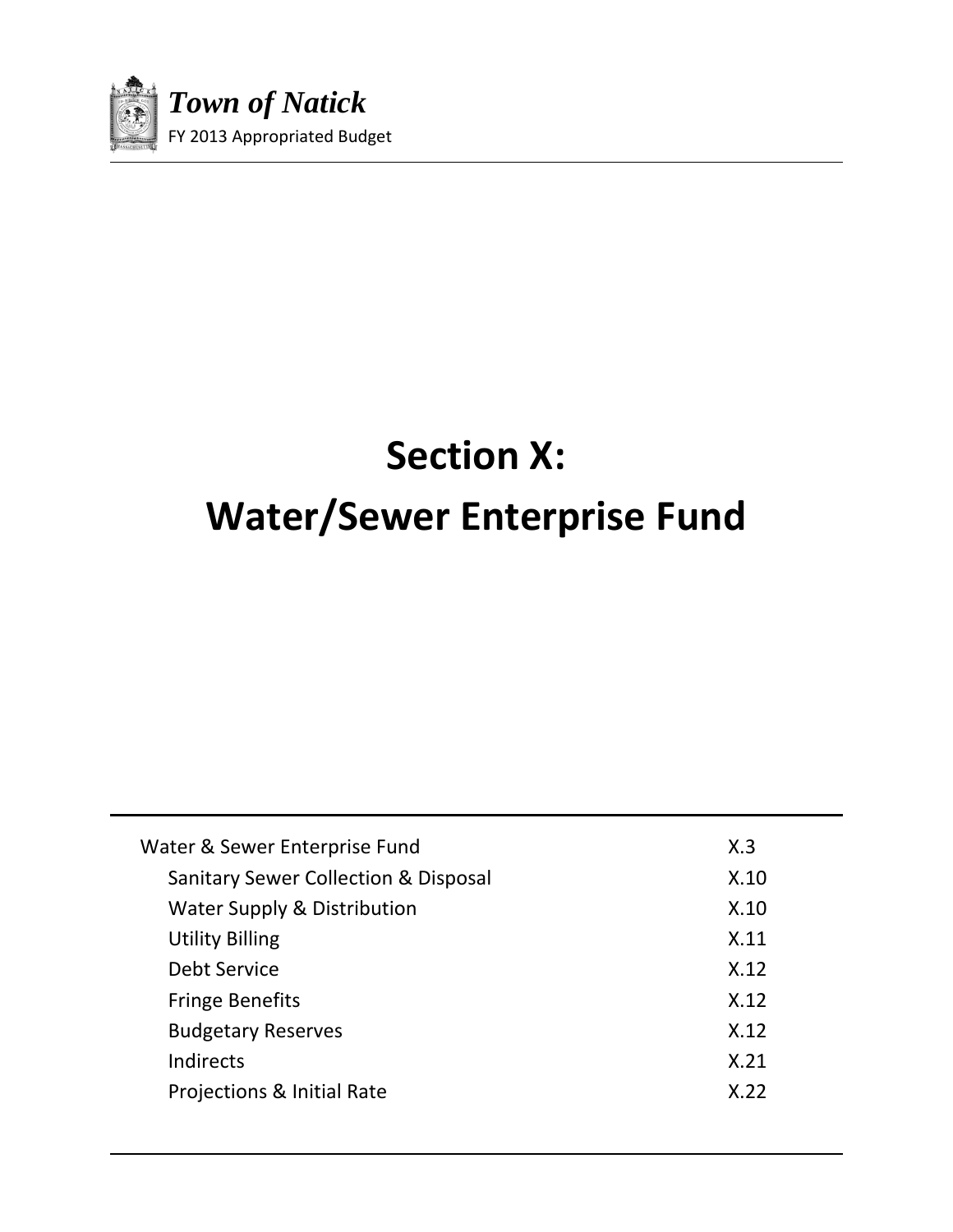

**This page left intentionally blank.**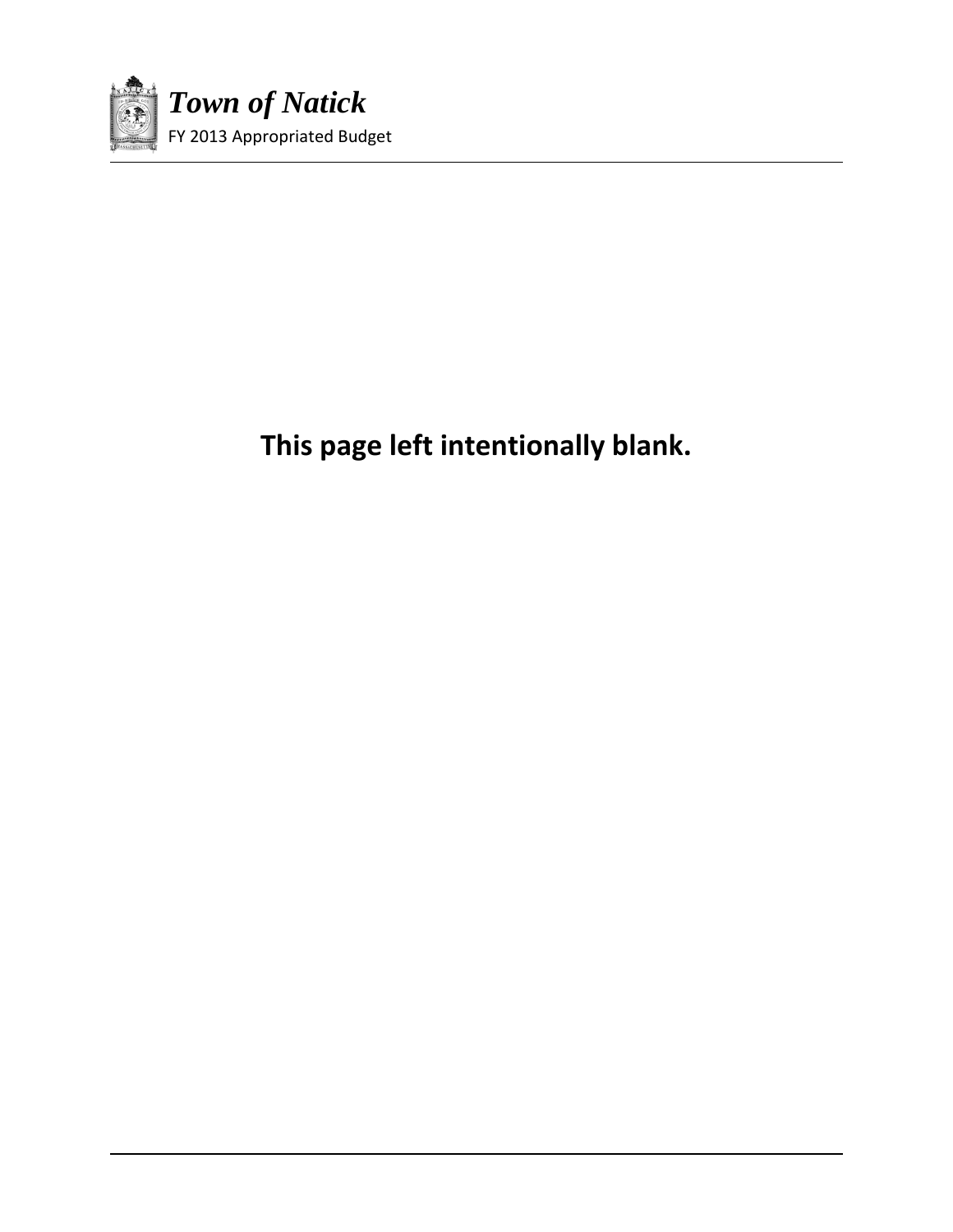

Home of Champions

| Department: Water & Sewer                      |               |               | <b>Enterprise Fund</b> |              |               |          |
|------------------------------------------------|---------------|---------------|------------------------|--------------|---------------|----------|
| <b>Appropriation Summary</b>                   |               |               |                        |              |               |          |
| <b>Water &amp; Sewer Operations</b>            |               |               |                        |              |               |          |
|                                                | 2010          | 2011          | 2012                   | 2013         | 2012 vs. 2013 |          |
|                                                | <b>Actual</b> | Actual        | Appropriated           | Appropriated | \$            | %        |
| <b>Total Salaries</b>                          | 1,511,361     | 1,438,875     | 1,628,394              | 1,659,661    | 31,267        | 1.9%     |
| <b>Total Operating Expenses</b>                | 5,344,003     | 5,539,348     | 5,844,938              | 6,109,600    | 264,662       | 4.5%     |
| <b>Total Water &amp; Sewer Operations</b>      | 6,855,364     | 6,978,223     | 7,473,332              | 7,769,261    | 295,929       | 3.96%    |
| <b>Utility Billing Operations</b>              |               |               |                        |              |               |          |
|                                                | 2010          | 2011          | 2012                   | 2013         | 2012 vs. 2013 |          |
|                                                | Actual        | Actual        | Appropriated           | Appropriated | \$            | ℅        |
| <b>Total Salaries</b>                          | 95,503        | 98,349        | 103,618                | 103,618      | $\mathbf 0$   | 0.0%     |
| <b>Total Operating Expenses</b>                | 68,830        | 82,344        | 120,700                | 129,950      | 9,250         | 7.7%     |
| <b>Total Utility Billing Operations</b>        | 164,334       | 180,693       | 224,318                | 233,568      | 9,250         | 4.12%    |
| <b>Employee Benefits</b>                       |               |               |                        |              |               |          |
|                                                | 2010          | 2011          | 2012                   | 2013         | 2012 vs. 2013 |          |
|                                                | Actual        | Actual        | Appropriated           | Appropriated | \$            | ℅        |
| <b>Total Employee Benefits</b>                 | 606,191       | 627,467       | 630,025                | 652,593      | 22,568        | 3.6%     |
| <b>Total Employee Benefits</b>                 | 606,191       | 627,467       | 630,025                | 652,593      | 22,568        | 3.6%     |
| <b>Debt Service</b>                            |               |               |                        |              |               |          |
|                                                | 2010          | 2011          | 2012                   | 2013         | 2012 vs. 2013 |          |
|                                                | Actual        | Actual        | Appropriated           | Appropriated | \$            | ℅        |
| <b>Debt Service</b>                            |               |               |                        |              |               |          |
| Principal                                      | 1,627,370     | 1,745,640     | 1,827,139              | 1,514,188    | $-312,951$    | $-17.1%$ |
| Interest                                       | 550,077       | 541,589       | 514,079                | 451,262      | $-62,817$     | $-12.2%$ |
| <b>Total Debt Service</b>                      | 2,177,447     | 2,287,229     | 2,341,218              | 1,965,450    | $-375,767$    | $-16.1%$ |
| <b>Total Debt Service</b>                      | 2,177,447     | 2,287,229     | 2,341,218              | 1,965,450    | $-375,767$    | $-16.1%$ |
| <b>Reserves</b>                                |               |               |                        |              |               |          |
|                                                | 2010          | 2011          | 2012                   | 2013         | 2012 vs. 2013 |          |
|                                                | Actual        | <b>Actual</b> | Appropriated           | Appropriated | \$            | %        |
| <b>Total Reserve Fund</b>                      | $\bf{0}$      | $\bf{0}$      | 200,000                | 200,000      | $\mathbf 0$   | 0.0%     |
| <b>Total Reserve Fund</b>                      | $\mathbf 0$   | $\mathbf{0}$  | 200,000                | 200,000      | 0             | 0.00%    |
| <b>Total Water &amp; Sewer Enterprise Fund</b> | 9,803,334     | 10,073,612    | 10,868,892             | 10,820,872   | $-48,020$     | $-0.44%$ |
| <b>Indirects</b>                               | 2,506,417     | 2,449,758     | 2,535,883              | 2,581,514    | 45,631        | 1.80%    |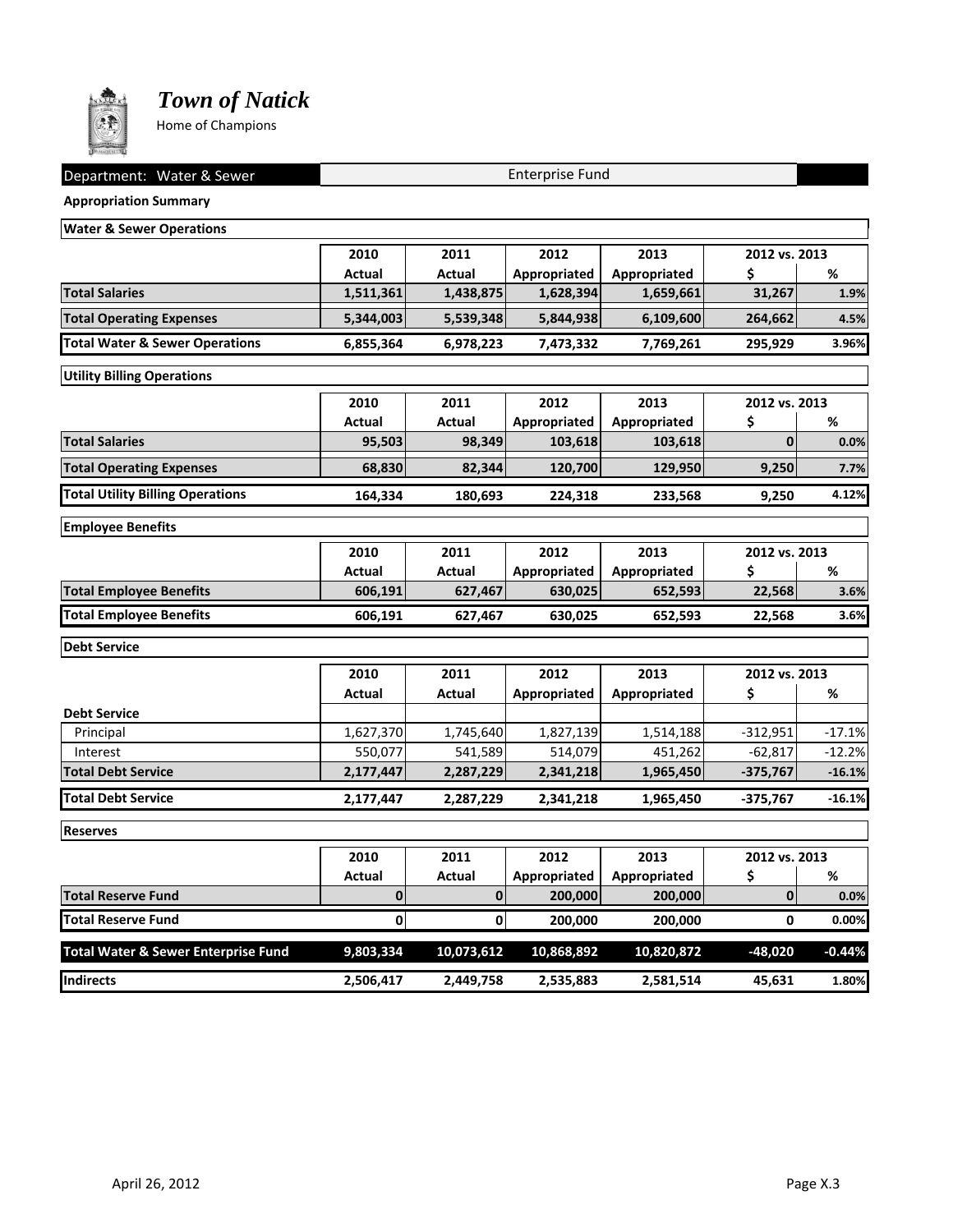

*Town of Natick* Home of Champions

#### Department: Water & Sewer

Enterprise Fund

#### **Mission:**

#### **Water & Sewer Operations:**

The mission of the Natick Department of Public Works is to maintain and improve in a cost-efficient manner the infrastructure, buildings, equipment, and recreational facilities of the Town and be ready and available to provide immediate and professional response to emergency situations.

The Department will provide safe and adequate drinking water and fire protection by maintaining and improving with available resources the water treatment plant, wells and water mains throughout town. The Department will also provide dependable and reliable trash collection and recycling services to the residents of the Town.

The Department will assist, support and cooperate with other Town departments, boards and commissions as well as other municipalities, State and Federal agencies in all relevant activities that promote and benefit the Town and the quality of life for the citizens of the Town.

#### **Utility Billing Operations:**

The Utility Billing office is responsible for the billing and collecting of Water and Sewer activity. This includes uploading the usage files received from DPW on a monthly basis, recording the receivable due to the Town of Natick, printing and mailing of water/sewer invoices, and posting water/sewer cash receipts. Also process abatements, corrections, final billing for real estate sales and special billings for backflows, valve work, etc, and maintain the senior citizen account designations with the Assessor's Office. Finally, this department is also responsible for answering customer inquiries and problem research.

#### **Goals:**

#### **Water & Sewer Operations:**

- *‐Replace force sewer mains on Wethersfield Rd. p f f*
- *‐Replace outdated water meter transmitters.*
- *‐Continue the upgrade SCADA software and hardware.*
- *‐Continue the relocation of Springvale Wells #1 & #3.*
- *‐Rehabilitate Springvale Wells #2 & #4*
- *‐Repair Broads Hill & Town Forest Reservoirs.*
- *‐H&T Filter Controls Upgrade*
- *‐Pine Oaks Well MCC replacement*
- *‐Springvale Fluoride Modification*

#### **Utility Billing Operations:**

#### *Personnel Advancement*

- *‐ Work with Personnel Director on customer service/team building*
- *‐ Reconfigure Collector's Office personnel to facilitate better service*
- *Enhance On‐line, Web, Computer Applications*
- Work with DPW to add on-line Geographic Information System (GIS) capabilities; create Executive Committee to enhance *usability throughout organization*
- *‐ Working with Information Technology department, work toward development of intranet*

*Budget Process Improvements*

*‐ With DPW, consider alternatives to water billing system*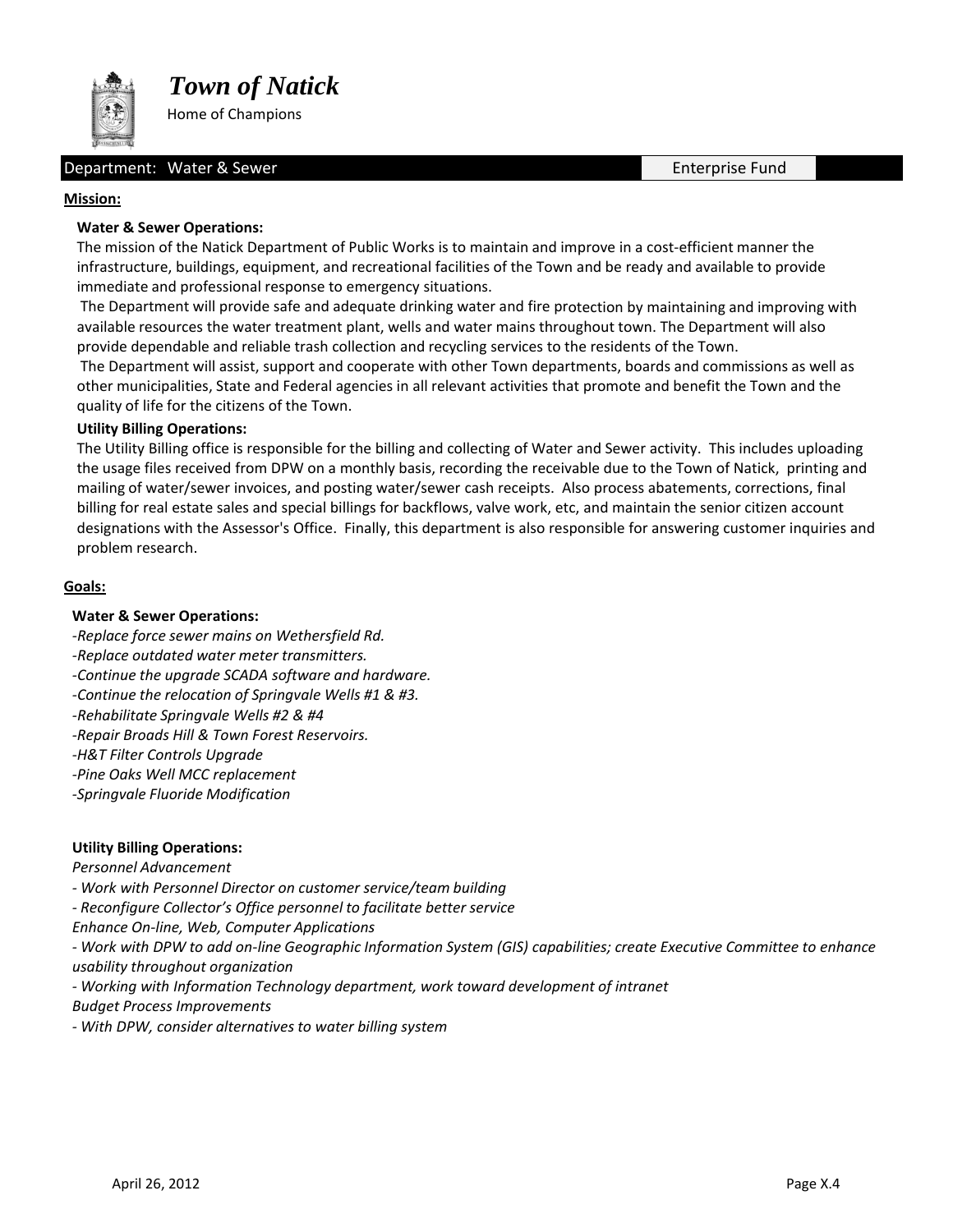

Department: Water & Sewer

Enterprise Fund

#### **Budget Overview:**

**The Water & Sewer Enterprise Fund has three divisions within it: Sanitary Sewer, Water & Utility Billing.**

#### **Department of Public Works Sewer Division**

#### **I. Main Purpose of the Department**

The Sewer Division operates and maintains over 147 miles of the sewer collection system and seeks to meet or exceed all federal and state mandates and guidelines governing the sewer collection system. The division monitors the town's thirty four sewer pump stations seven days a week. Personnel from this division are on call twenty four hours a day, seven days a week to respond to any sewer emergency.

#### **II. Recent Developments**

- Continuation of the sewer mains relining program
- Replacement Sewer Pump Stations

#### **III. Current Challenges**

- Implementation of the Infiltration and Inflow (I/I) study of the Town's sewer system
- Maintain program to alleviate chronic sewer back up areas
- Monitoring the sulfides in the sewer system
- Loss of Rate Reduction funding by the MWRA may impact MWRA rates.

#### **IV. Significant Proposed Changes for the Upcoming Fiscal Year and the Budget Impact**

- Continue to fund the Sewer Pump Station/Line Maintenance to reline problem sewer mains and to continue the Degreasing Program.
- Increase of utility costs
- **V. On the Horizon**

• Coordination of the water and sewer line expansion and rehabilitation with the South Natick Hills and Chrysler Road Housing Development

#### **Department of Public Works Water Division**

#### **I. Main Purpose of the Department**

The Water Division operates and maintains the Town's water wells and water treatment plant. It provides safe and potable drinking water throughout the 196 miles of distribution mains throughout Town. The Division is responsible for water meter calibration, reading over 12,500 meters, and the installation, inspection and testing of backflow prevention devices. In addition, the Division is responsible for water quality testing on a weekly basis, the testing and maintenance of 1,400 fire hydrants and the repair of water leaks. Personnel from this Division are on‐call twenty four hours a day, seven days a week to respond to any water emergency.

#### **II. Recent Developments**

- Recertification of the Environmental Management System (ISO 14001) at the Springvale Water Treatment Plant
- Completion of Backflow Prevention Program
- Annual water leak detection program to reduce unaccounted for water.
- Replacement of residential water services on various streets before street rehabilitation.(173 services

Rockland st.‐17, Nimitz circle‐16,Macarthur Rd.‐67,Patten Drive‐3,Loconia Rd.‐9,JenningsPond Rd.‐13,Grove Rd.‐22 Shore Rd.‐5,North Main St.‐10,Other Streets 11)

#### **III. Current Challenges**

- Continue to update the ISO 14001 Certification of the Springvale Water Treatment Plant
- Repair of the Town Forest Reservoir Roof
- Replacement of Springvale Wells #1 & #3
- Water Management act permit renewal

#### **IV. Significant Proposed Changes for the Upcoming Fiscal Year and the Budget Impact**

- Implement a new pump preventive maintenance schedule.
- Complete a review of the cost of electricity and review energy efficiency measures.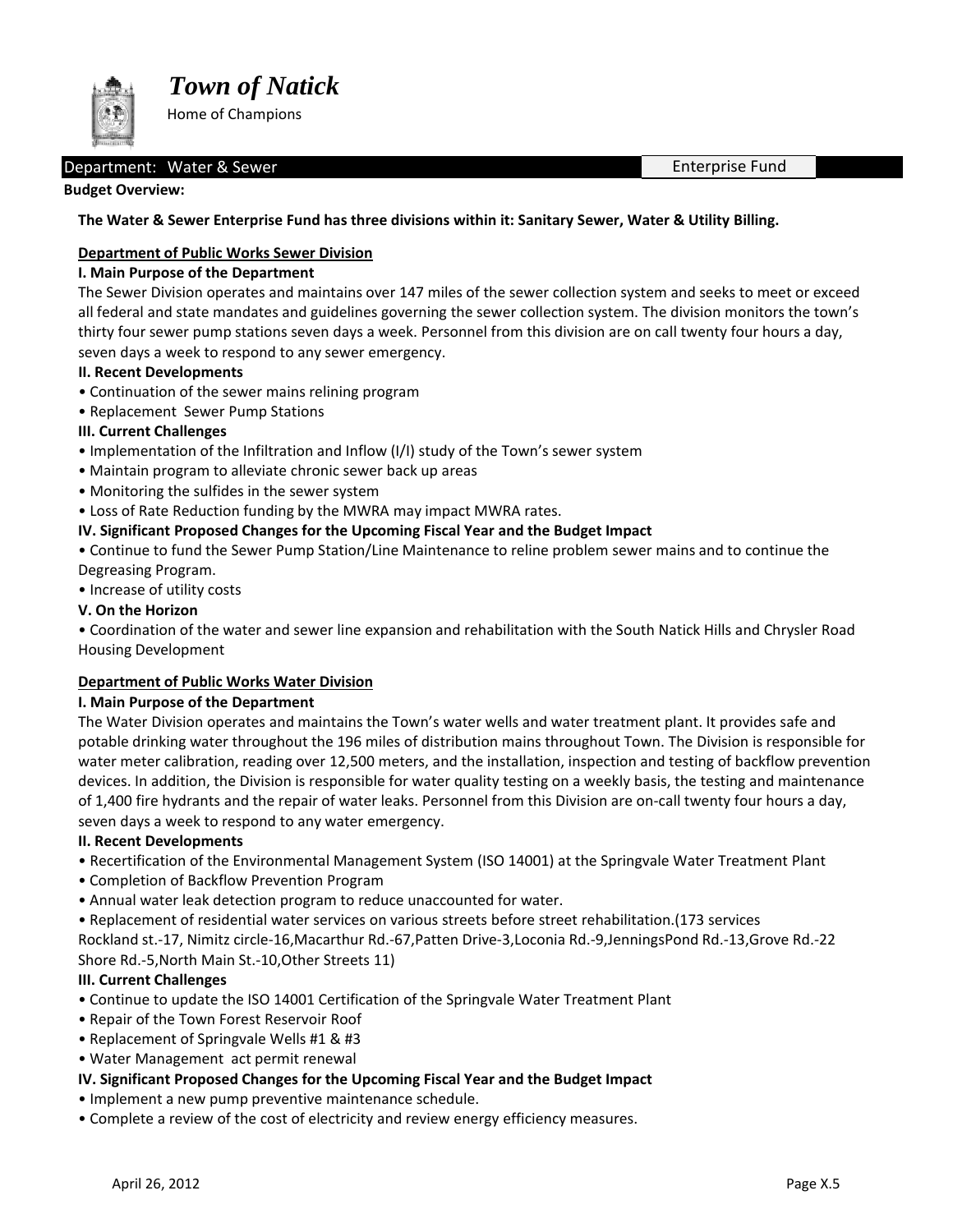

#### Department: Water & Sewer

Enterprise Fund

#### **Budget Overview:**

#### **Department of Public Works Water Division (con't)**

#### **V. On the Horizon**

• Coordination of the water and sewer line rehabilitation with the South Natick Hills and Chrysler Rd Housing Development.

#### **Utility Billing Division**

#### **I. Main Purpose of the Department**

The primary responsibility of the Department is the quarterly billing of 12,550 water and sewer accounts. These duties include preparation of quarterly invoices, dispute resolution with rate payers, special fee invoicing, etc. This Department is responsible for the certification of delinquent accounts to the Board of Assessors for inclusion as water and sewer liens transferred to real estate bills.

#### **II. Recent Developments**

In FY2010 a web application that will facilitate the public viewing of actual bills in a ".pdf" format was implemented.

#### **III. Current Challenges**

The format and content of information included with the water and sewer bill is being evaluated for clarity. The goal is to improve the information provided to ratepayers.

#### **IV. Significant Proposed Changes for the Upcoming Fiscal Year and Budget Impact**

A more informative billing format was implemented in FY2011. This format will at a minimum include usage history, comprehensive explanation of bill calculation, and other informational materials. The budget request for FY 2013 continues to include funding for improved notification to delinquent accounts, notification to subsequent/new property owners, and additional research/resolution for returned mail.

#### **V. On the Horizon**

The development of increased Internet access to information and the development of information kiosks at Town Hall and Library are priorities for the near future.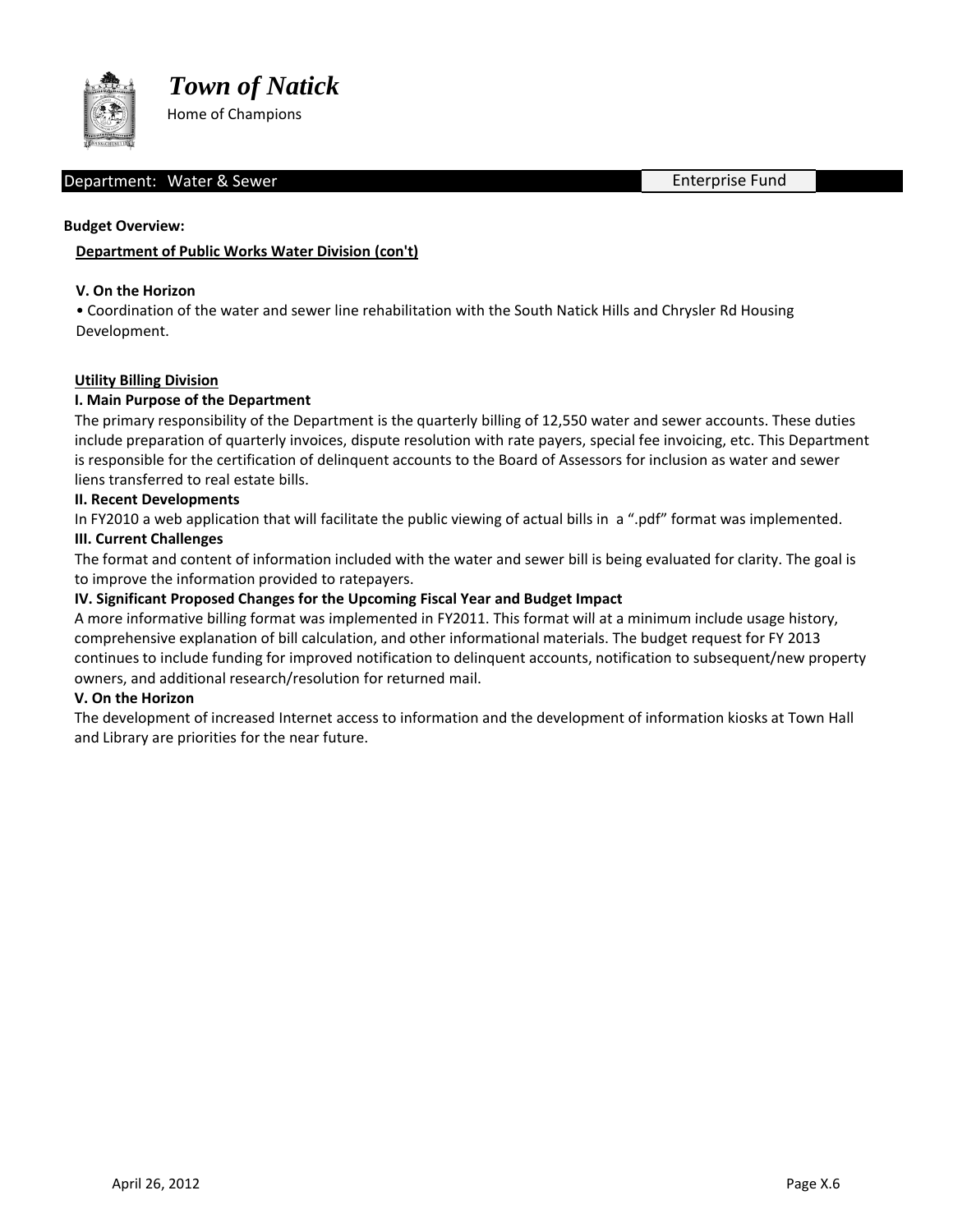

**Total FTE**

**Notes**

*Town of Natick*

Home of Champions

#### Department: Water & Sewer Operations

### **Staffing 2009 2010 2011 2012 2013** Enterprise Fund Water & Sewer Division Supervisor  $\begin{vmatrix} 1 & 1 & 1 & 1 & 1 \\ 1 & 1 & 1 & 1 \end{vmatrix}$  1 Water & Sewer General Foreman 1 1 1 1 1 Administrative Assistant 1 1 1 1 1.49 Working Foreman 4 4 4 4 4 Heavy Equipment Operator **1980** 3 3 3 3 3 3 3 3 3 3 3 3 3 3 4 3 3 4 3 3 4 3 3 4 3 3 4 3 4 3 4 3 4 3 4 3 4 3 4 3 4 3 4 3 4 3 4 3 4 3 4 3 4 4  $\pm$  3 4 5 3 4  $\pm$  3 4 5 3 4 5 3 4 5 3 4 5 3 4 5 3 4 5 3 4 5 3 4 5 3 4 5 3 4 5 3 Skill d L b 6 5 5 5 5 SkilledLaborer **Water & Sewer Operations** Craftsman 3 3 3 3 3 GIS & Water Treatment Plant Supervisor  $\begin{array}{ccc} | & 1 & 1 & 1 & 1 \\ 1 & 1 & 1 & 1 \end{array}$ GIS Specialist 1 1 1 1 1 Chief Plant Operator 1 1 1 1 1 Night Operator 1 1 1 1 1 Station Operator 4 4 4 4 4 **Utility Billing Utility** Executive Assistant 1 1 1 1 1 Administrative Assistant 1 1 1 1 1 Department Support 1 1 0.1 0.1 0.1 0.1 0.1 0.1 0.1 0.1 **2.1 2.1 2.1 2.1 2.1 Total FT/PT 2 FT/ 1 PT 2 FT/ 1 PT 2 FT/ 1 PT 2 FT/ 1 PT 2 FT/ 1 PT** Total FT/PT 28 FT / 1 PT 28 FT / 1 PT 28 FT / 1 PT 28 FT / 1 PT 28 FT / 1 PT 28 FT / 28 FT / 2 PT Utility Billing Notes: Departmental Support person: works 960 hours total 720 hours allocated to collections 0.4 240 hours allocated to utility billing 0.1

| <b>Performance Indicators</b>                   |             |             |         |         |         |
|-------------------------------------------------|-------------|-------------|---------|---------|---------|
|                                                 | 2009        | 2010        | 2011    | 2012*   | 2013*   |
| <b>Workload Indicators</b>                      |             |             |         |         |         |
| <b>Water &amp; Sewer Operations</b>             |             |             |         |         |         |
| Number of Water Leaks/Repairs (CY)              | 43          | 28          | 40      | 40      | 29      |
| # of Sewer Backups                              |             |             | 7       | 12      | 14      |
| Total Number of Hydrants Replaced (CY)          | 15          | 7           | 15      | 15      | 11      |
| Total Mileage of Water & Sewer Pipes            | 196.7/147.3 | 196.7/147.3 | 200/150 | 200/150 | 200/150 |
| Number of Sewer Main lines Lined (in feet) (CY) | 3,216       | 2,553       | 3000    | 3000    | 0       |
| Water Pumped (in Millions of Gallons)           | 1,209       | 1,148       | 1175*   | 1250    | 1250    |
| <i>*Estimated</i>                               |             |             |         |         |         |
|                                                 | 2009        | 2010        | 2011    | 2012*   | 2013*   |
| <b>Outcome Indicators</b>                       |             |             |         |         |         |
| <b>Water &amp; Sewer Operations</b>             |             |             |         |         |         |
| # of Sewer Backups causing Insurance Claims(CY) | 3           | 6           | 4       | 4       | 5.      |
|                                                 |             |             |         |         |         |
| <b>Utility Billing</b>                          |             |             |         |         |         |

See Treasurer's Budget (Section VII) for performance indicators related to utility billing.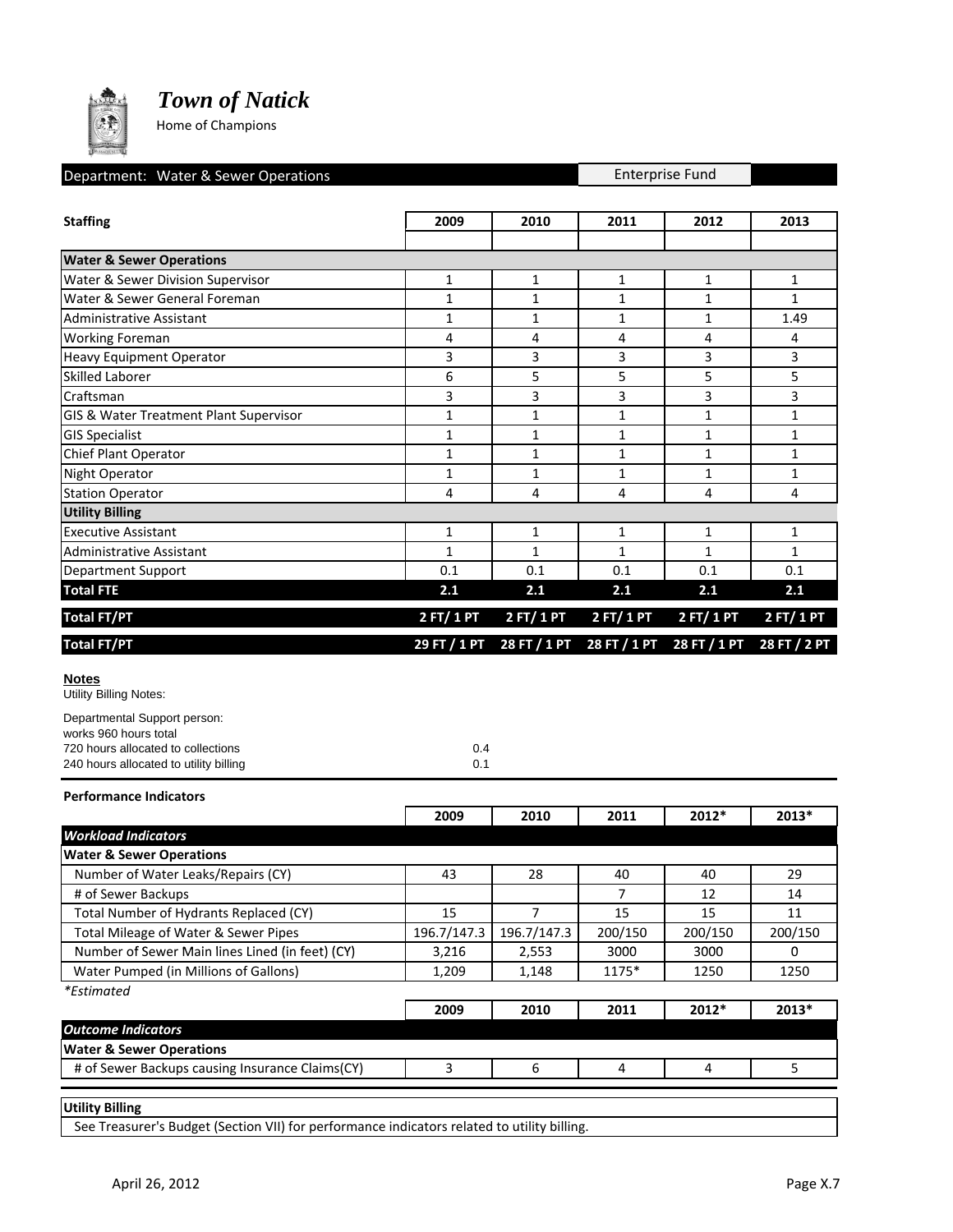

*Note: Water & Sewer Divisions under the management of the Director of Public Works*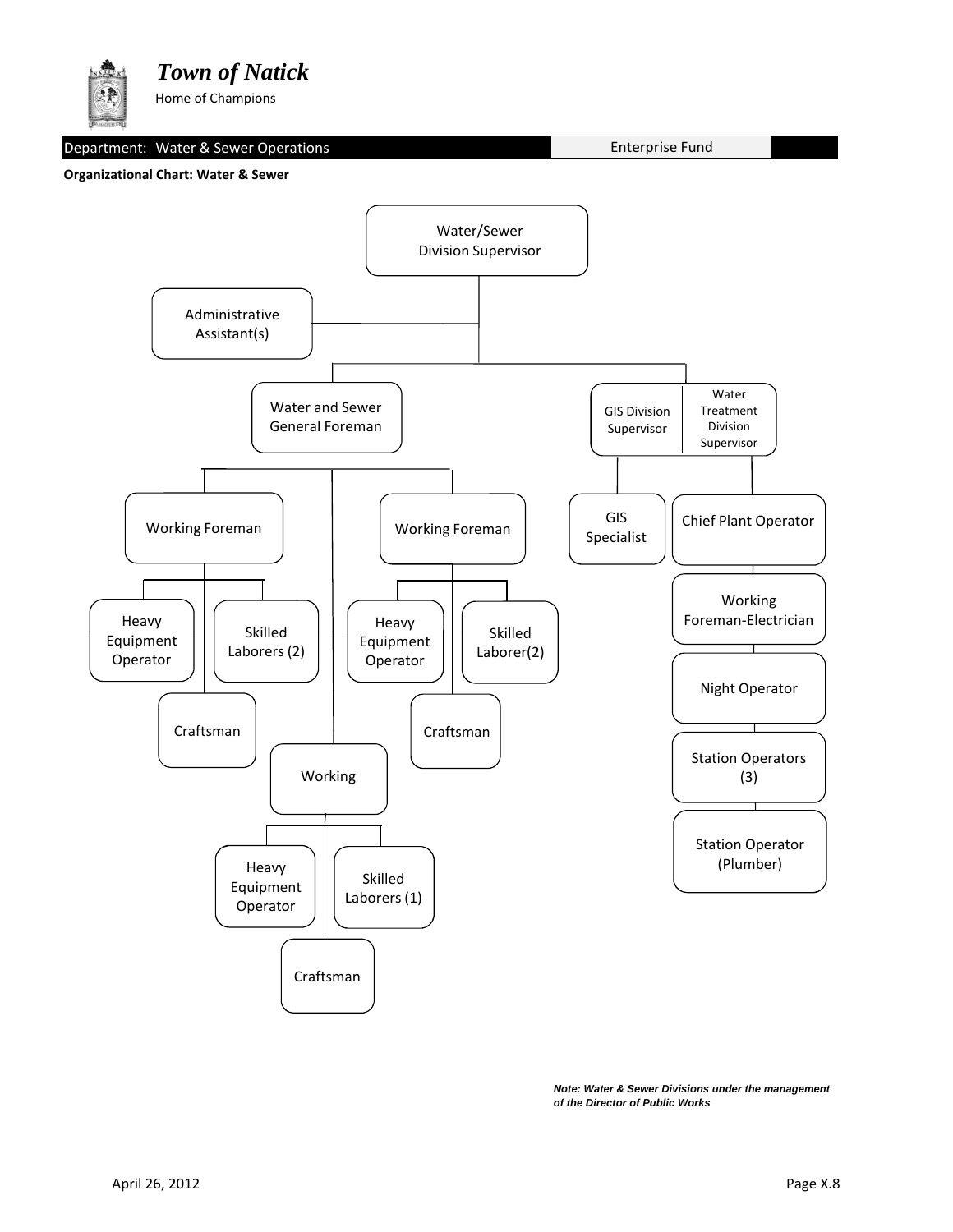



*Note: Utility Billing Division is under the management of the Collector/Treasurer*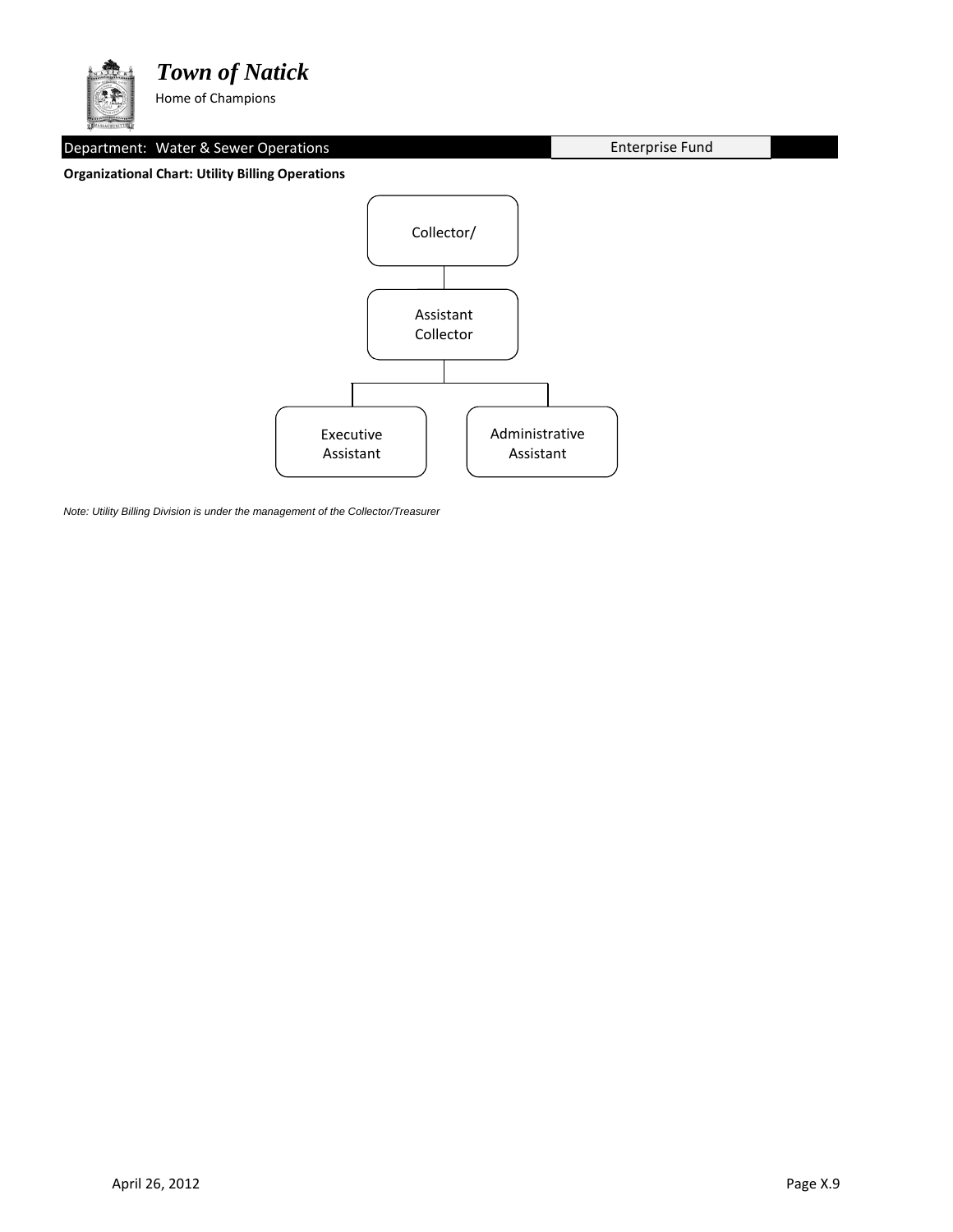

Home of Champions

#### Department: Water & Sewer

#### **Sewer Operations 2010 2011 2012 2013 Actual Actual Appropriated Appropriated \$ %** Salaries Supervisory 119,118 124,903 133,871 133,871 0 0.0% Salaries Operational Staff 404,057 393,609 422,528 446,468 23,940 5.7% Salaries Temp Oper. - Police Details | 5,633 | 6,605 | 6,975 | 8,624 | 1,649 | 23.6% Supervisory Additional Comp 12,827 11,965 12,450 12,450 0 0.0% Operational Staff Additional Comp 18,580 19,935 25,850 23,150 -2,700 -10.4% Operational Staff Overtime 72,223 58,522 57,850 57,850 0 0.0% **Personnel Services 632,438 615,540 659,524 682,413 22,889 3.5%** Repairs & Maint. Equipment 1 1 2,000 3,000 3,000 3,000 3,000 0 0.0% Repairs & Maint. Other **3.000** 3,000 3,000 3,000 3,000 3,000 3,000 0.0% Utilities Electric 185,007 125,669 162,500 144,400 -18,100 -11.1% **Purchase of Services 191,007 131,018 168,500 150,400 -18,100 -10.7%** Licenses - CDL & Special 713 180 2,000 2,000 0 0.0% Clothing Allowance Operational Staff 3,247 3,150 3,150 3,150 0 0.0% **Other Services Inc. 3,960 3,330 5,150 5,150 0 0.0%** Tech & Prof Svs & MWRA Sulfide Testing  $\begin{array}{ccc} 11,109 & 12,986 & 15,000 & 15,000 \end{array}$  0.0% **Tech/ Prof. Services 11,109 12,986 15,000 15,000 0 0.0%** Repairs & Maint. Misc. Constr. **A.com A.com 1** 4,000 **1** 4,000 **1** 4,000 **1** 6.0% **Supplies 4,000 3,128 4,000 4,000 0 0.0% 2012 vs. 2013** Sewer Pump Station/Line Maintenance  $\begin{array}{ccc} \mid & 41,657 & 44,610 & 50,000 & 100,000 & 50,000 & 100.0\% \end{array}$ MWRA Sewer Assessment 4,219,801 4,346,280 4,493,588 4,683,550 189,962 4.2% Water/Sewer Damage Claims 95 35,000 5,000 5,000 0 0.0% **Other Chgs. / Exp. 4,261,553 4,425,890 4,548,588 4,788,550 239,962 5.3% Total Operating Expenses 5,104,066 5,191,891 5,400,762 5,645,513 244,751 4.5%**

Enterprise Fund

#### **Water Operations**

|                                            | 2010    | 2011    | 2012         | 2013         | 2012 vs. 2013 |       |
|--------------------------------------------|---------|---------|--------------|--------------|---------------|-------|
|                                            | Actual  | Actual  | Appropriated | Appropriated | S             | ℅     |
| Salaries Supervisory                       | 207,413 | 215,968 | 227,870      | 227,870      | $\Omega$      | 0.0%  |
| Salaries Operational Staff                 | 553,053 | 470,855 | 620,198      | 623,361      | 3,163         | 0.5%  |
| Salaries Temp Operational                  | 10,395  | 23,192  | 23,642       | 26,157       | 2,515         | 10.6% |
| Supervisory Additional Comp                | 22,477  | 27,861  | 22,250       | 22,250       |               | 0.0%  |
| Operational Staff Additional Comp          | 26,921  | 27,602  | 28,660       | 29,210       | 550           | 1.9%  |
| <b>Operational Staff Overtime</b>          | 58,666  | 57,856  | 46,250       | 48,400       | 2,150         | 4.6%  |
| <b>Personnel Services</b>                  | 878,924 | 823,335 | 968,870      | 977,248      | 8,378         | 0.9%  |
| Repairs & Maint. Software                  | 12,516  | 14,811  | 15,000       | 15,000       | 0             | 0.0%  |
| <b>Utilities</b>                           | 346,055 | 416,349 | 524,000      | 527,300      | 3,300         | 0.6%  |
| <b>GIS Software &amp; Training</b>         | 10,058  | 13,117  | 25,500       | 25,500       |               | 0.0%  |
| Copy/Mail Center Fees                      | 19,389  | 11,813  | 18,000       | 18,000       |               | 0.0%  |
| Purchased Services: Miscellaneous          | 8,580   | 6,680   | 12,000       | 12,000       |               | 0.0%  |
| <b>Purchase of Services</b>                | 396,598 | 462,770 | 594,500      | 597,800      | 3,300         | 0.6%  |
| Licenses - CDL & Special                   | 5,925   | 3,885   | 6,000        | 10,000       | 4,000         | 66.7% |
| Environmental Management - ISO 14001 Cert. |         | 1,876   | 10,000       | 10,000       | 0             | 0.00% |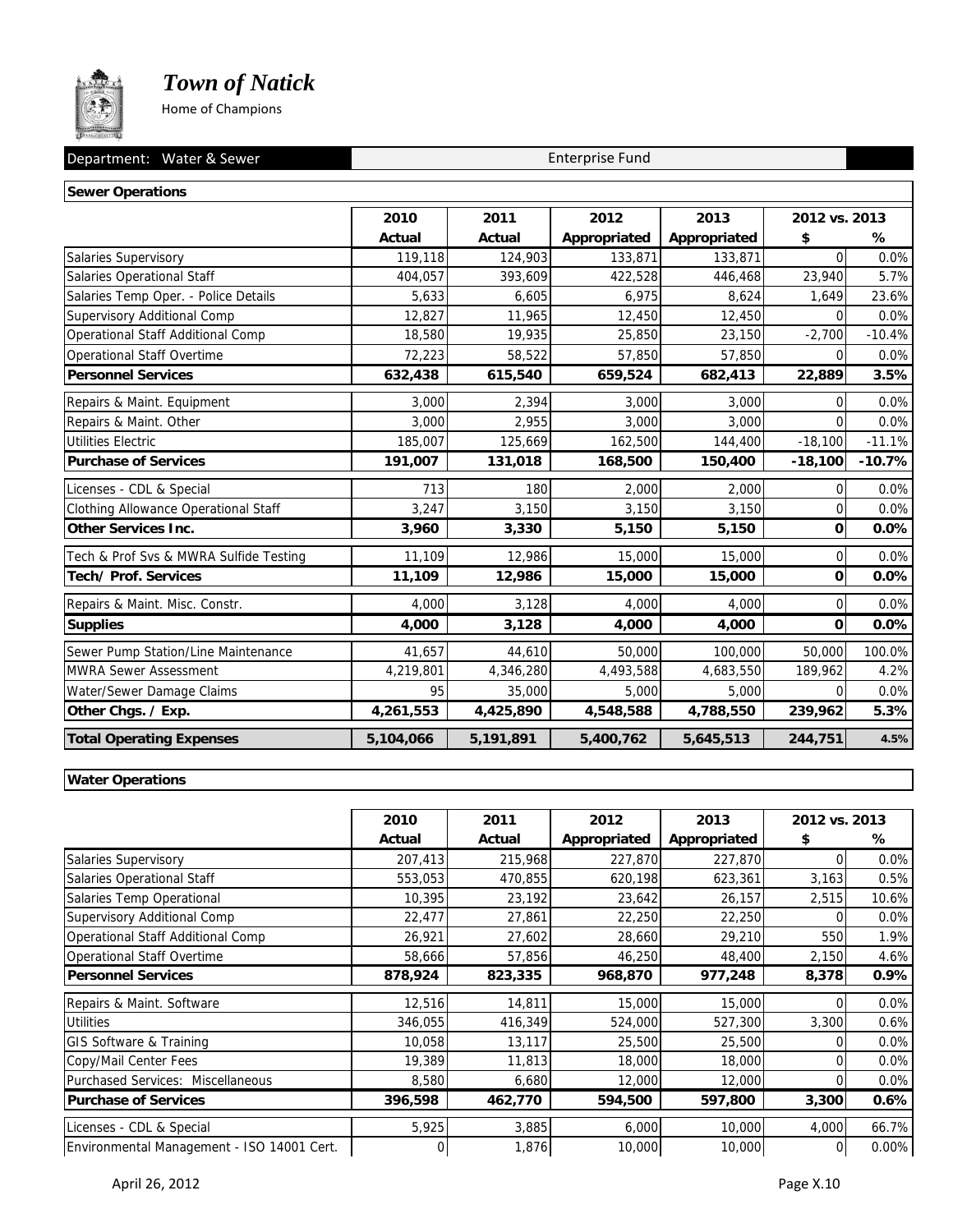Home of Champions

| Department: Water & Sewer                   |           | <b>Enterprise Fund</b> |           |           |                |             |  |  |
|---------------------------------------------|-----------|------------------------|-----------|-----------|----------------|-------------|--|--|
| <b>Clothing Allowance Operational Staff</b> | 4,200     | 3,500                  | 4,200     | 4,200     | $\overline{0}$ | 0.0%        |  |  |
| <b>Other Services Inc.</b>                  | 10,125    | 9,261                  | 20,200    | 24,200    | 4,000          | 19.8%       |  |  |
| Implement SDWA Amendment                    | 29,509    | 19,238                 | 30,000    | 30,000    | $\overline{0}$ | 0.0%        |  |  |
| <b>Water Testing</b>                        | 24,556    | 24,710                 | 25,000    | 25,000    | $\overline{0}$ | 0.0%        |  |  |
| <b>Tech./Prof. Services</b>                 | 54,065    | 43,948                 | 55,000    | 55,000    | $\mathbf 0$    | $0.0\%$     |  |  |
| Repairs & Maint - Equipment                 | 2,974     | 2.768                  | 3,000     | 3.000     | $\overline{O}$ | 0.0%        |  |  |
| Repairs & Maint - Facilities                | 1,960     | 2,000                  | 2,000     | 2,000     | $\overline{0}$ | 0.0%        |  |  |
| Repairs & Maint - Hydrants                  | 9.854     | 10,000                 | 10,000    | 10,000    | $\overline{0}$ | 0.0%        |  |  |
| Repairs & Maint - Misc. Repairs             | 17,919    | 18,282                 | 18,000    | 18,000    | $\overline{0}$ | 0.0%        |  |  |
| Repairs & Maint - Misc. Constr              | 17,952    | 17,997                 | 18,000    | 18,000    | $\overline{0}$ | 0.0%        |  |  |
| <b>Supplies</b>                             | 50,660    | 51,047                 | 51,000    | 51,000    | $\mathbf 0$    | 0.0%        |  |  |
|                                             |           |                        |           |           |                | $0$ #DIV/0! |  |  |
| <b>Chemical Supplies</b>                    | 149,840   | 177,504                | 145,000   | 177,500   | 32,500         | 22.4%       |  |  |
| <b>Obsolete Meters</b>                      | 29,874    | 28,338                 | 30,000    | 30,000    | $\Omega$       | 0.0%        |  |  |
| <b>Service Connections</b>                  | 14,843    | 14,889                 | 15,000    | 18,000    | 3,000          | 20.0%       |  |  |
| <b>Other Supplies</b>                       | 194,557   | 220,731                | 190,000   | 225,500   | 35,500         | 18.7%       |  |  |
| Water Well/Water Line Maint.                | 138,022   | 139,637                | 150,000   | 150,000   | $\overline{0}$ | 0.0%        |  |  |
| New Hydrant Installation                    | 9.227     | 9,924                  | 10,000    | 10,000    | $\Omega$       | 0.0%        |  |  |
| Asphalt Crushing                            | 14,718    | 11,899                 | 15,000    | 15,000    | $\overline{0}$ | 0.0%        |  |  |
| <b>DEP Assessment</b>                       | 1,438     | 10,704                 | 14,000    | 14,000    | $\overline{0}$ | 0.0%        |  |  |
| MWRA Discharge Permit                       | 2,965     | 3,076                  | 4,000     | 4,000     | $\overline{0}$ | 0.0%        |  |  |
| <b>Other Charges/Expenditures</b>           | 166,370   | 175,240                | 193,000   | 193,000   | $\mathbf 0$    | $0.0\%$     |  |  |
| <b>Total Operating Expenses</b>             | 1,751,298 | 1,786,332              | 2,072,570 | 2,123,748 | 51,178         | 2.5%        |  |  |
| <b>Utility Billing</b>                      |           |                        |           |           |                |             |  |  |

|                                     | 2010   | 2011           | 2012         | 2013         | 2012 vs. 2013  |       |  |
|-------------------------------------|--------|----------------|--------------|--------------|----------------|-------|--|
|                                     | Actual | Actual         | Appropriated | Appropriated | \$             | %     |  |
| Salaries Operational Staff          | 90,742 | 93,451         | 95,829       | 95,829       | $\overline{0}$ | 0.0%  |  |
| Part-Time Operational Staff         | 4,097  | 3,766          | 4,835        | 4,835        | O.             | 0.0%  |  |
| Operational Staff - Additional Comp | 509    | 934            | 954          | 955          |                | 0.1%  |  |
| <b>Operational Staff Overtime</b>   | 156    | 199            | 2,000        | 2,000        | $\Omega$       | 0.0%  |  |
| <b>Personnel Services</b>           | 95,503 | 98,349         | 103,618      | 103,618      | $\overline{0}$ | 0.0%  |  |
|                                     |        |                |              |              |                |       |  |
| Repair & Maint Equipment            | 2,262  | $\overline{0}$ | 4,000        | 4,000        | $\overline{0}$ | 0.0%  |  |
| In State Travel/Meetings            |        | 0              | 500          | 750          | 250            | 50.0% |  |
| Training & Education                |        |                | 2,500        | 2,500        |                | 0.0%  |  |
| <b>Communication Telephone</b>      | 861    | 861            | 1,500        | 1,500        |                | 0.0%  |  |
| <b>Communication Postage</b>        | 18,372 | 18,902         | 20,000       | 22,000       | 2,000          | 10.0% |  |
| <b>Collection Activities</b>        | 1,100  | 9,429          | 10,000       | 10,000       | $\Omega$       | 0.0%  |  |
| Copy/Mail Center Fees               | 34,328 | 39,948         | 33,000       | 40,000       | 7,000          | 21.2% |  |
| <b>Purchase of Services</b>         | 56,924 | 69,140         | 71,500       | 80,750       | 9,250          | 12.9% |  |
|                                     |        |                |              |              |                |       |  |
| <b>Utility Billing Software</b>     | 0      | 0              | 15,000       | 15,000       | $\overline{0}$ | 0.0%  |  |
| <b>Utility Billing Printing</b>     | 9,123  | 7,951          | 30,200       | 30,200       | $\overline{0}$ | 0.0%  |  |
| <b>Tech/Prof. Services</b>          | 9,123  | 7,951          | 45,200       | 45,200       | $\overline{0}$ | 0.0%  |  |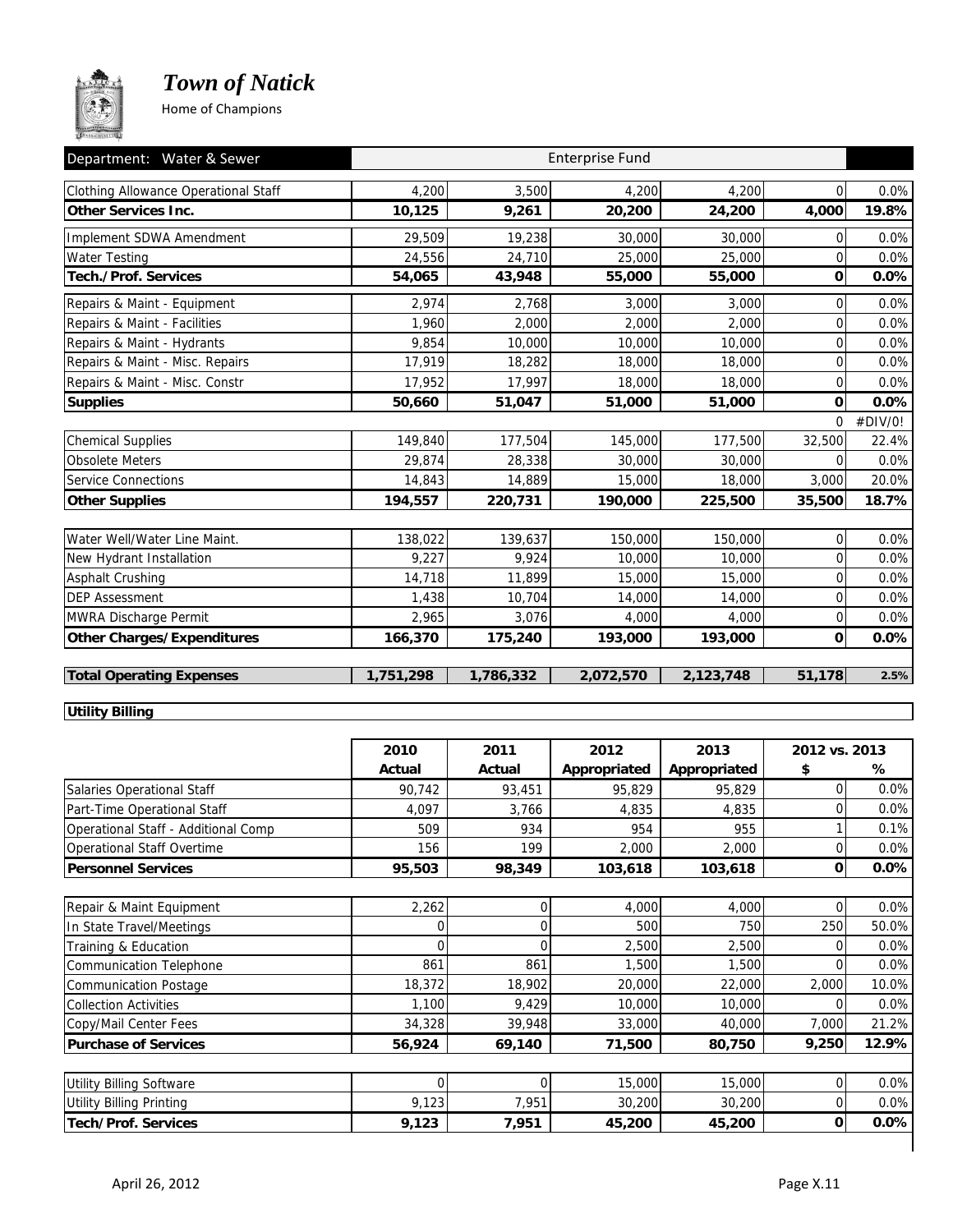

Home of Champions

| Department: Water & Sewer    |         | <b>Enterprise Fund</b> |         |         |       |         |  |  |  |  |
|------------------------------|---------|------------------------|---------|---------|-------|---------|--|--|--|--|
| <b>Office Supplies</b>       | 2,783   | 5,254                  | 4.000   | 4,000   |       | $0.0\%$ |  |  |  |  |
| <b>Supplies</b>              | 2,783   | 5.254                  | 4,000   | 4,000   |       | 0.0%    |  |  |  |  |
| <b>Total Utility Billing</b> | 164,334 | 180,693                | 224,318 | 233,568 | 9,250 | 4.1%    |  |  |  |  |

#### **Employee Benefits**

|                                         | 2010    | 2011    | 2012         | 2013         | 2012 vs. 2013 |         |
|-----------------------------------------|---------|---------|--------------|--------------|---------------|---------|
|                                         | Actual  | Actual  | Appropriated | Appropriated | S             | %       |
| FICA {Medicare}                         | 18,575  | 17,306  | 20,100       | 25,170       | 5,070         | 25.2%   |
| Insurance Group Health & Life           | 375,662 | 395,891 | 380,795      | 387,484      | 6,689         | 1.8%    |
| <b>LIUNA Pension</b>                    | 40,229  | 34,817  | 41,604       | 39,980       | $-1,624$      | $-3.9%$ |
| <b>Other Personnel Services</b>         | 434,466 | 448,014 | 442,499      | 452,634      | 10,135        | 2.3%    |
| Funding Schedule (22 Year) (W&S)        | 171.725 | 179,453 | 187,526      | 199.959      | 12,433        | 6.6%    |
| <b>Other Charges &amp; Expenditures</b> | 171,725 | 179,453 | 187,526      | 199.959      | 12,433        | 6.6%    |
| <b>Total Employee Benefits</b>          | 606,191 | 627,467 | 630,025      | 652,593      | 22,568        | 3.6%    |

#### **Water & Sewer Debt Service**

|                                               | 2010           | 2011      |    | 2012         |    | 2013         | 2012 vs. 2013 |          |
|-----------------------------------------------|----------------|-----------|----|--------------|----|--------------|---------------|----------|
|                                               | Actual         | Actual    |    | Appropriated |    | Appropriated | S             | %        |
| Water Principal Sub-Totals                    | \$<br>,207,720 | 1,233,640 | \$ | 1,479,662    | \$ | 1,181,711    | $-297,951$    | $-20.1%$ |
| Sewer Principal Sub-Totals                    | \$<br>419,650  | 512,000   | \$ | 347,477      | \$ | 332,477      | $-15,000$     | $-4.3%$  |
| <b>Principal Totals</b>                       | 1,627,370      | 1,745,640 |    | 1,827,139    |    | 1,514,188    | $-312,951$    | $-17.1%$ |
|                                               |                |           |    |              |    |              |               |          |
| Interest on Debt Water Sub-Totals             | \$<br>380,213  | 319,203   | \$ | 341,804      | \$ | 306,828      | $-34,976$     | $-10.2%$ |
| Interest on Debt Sewer Sub-Totals             | \$<br>163,156  | 200,574   |    | 147,275      | \$ | 119,434      | $-27,841$     | $-18.9%$ |
| <b>Bond Anticipation Notes</b>                | \$<br>6,707    | 21,812    | \$ | 25,000       | \$ | 25,000       |               | 0.0%     |
| <b>Interest Totals</b>                        | 550,077        | 541,589   |    | 514,079      |    | 451,262      | $-62,817$     | $-12.2%$ |
|                                               |                |           |    |              |    |              |               |          |
| <b>Total Water &amp; Service Debt Service</b> | 2,177,447      | 2,287,229 |    | 2,341,218    |    | 1,965,450    | $-375,767$    | $-16.1%$ |
|                                               |                |           |    |              |    |              |               |          |
| <b>Reserve Fund</b>                           |                |           |    |              |    |              |               |          |

|                     | 2010<br>2011 |        | 2012         | 2013         | 2012 vs. 2013 |         |
|---------------------|--------------|--------|--------------|--------------|---------------|---------|
|                     | Actual       | Actual | Appropriated | Appropriated |               | %       |
| <b>Reserve Fund</b> |              |        | 200,000      | 200,000      |               | $0.0\%$ |
| Total Reserve Fund  | $\sim$       |        | 200,000      | 200,000      |               | 0.0%    |

┓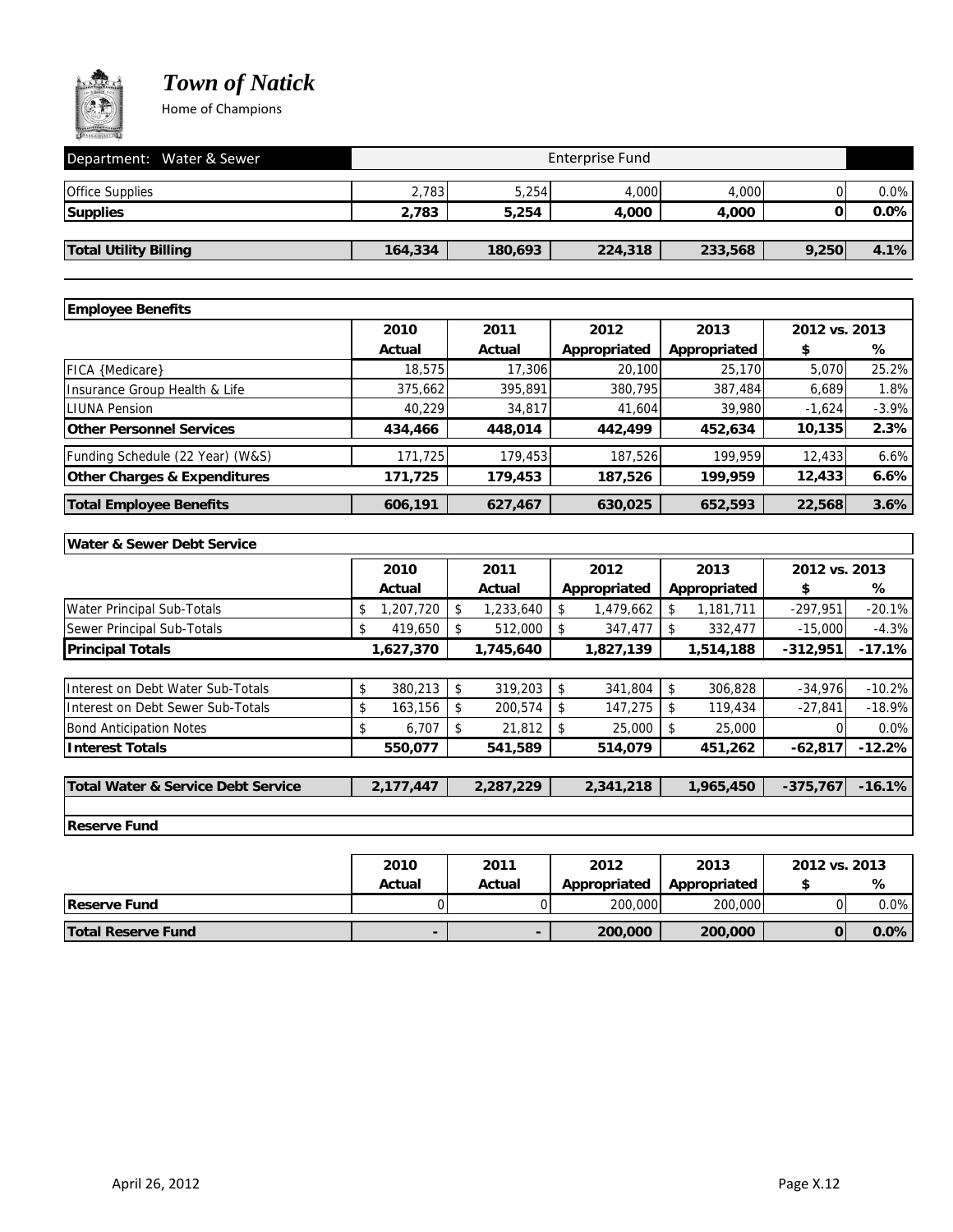

Home of Champions

#### Department: Water & Sewer Operations Line-Item Detail

Enterprise Fund

#### Narrative:

#### **Sanitary Sewer Operations**

#### **Personnel Services**

**Salaries Supervisory:** To fund the positions of Coordinator of Technical Services and .5 of the Supervisor of Sewer and Water, who oversees this division.

**Salaries Operational Staff**: To fund eleven employees who maintain and repair the sewer mains in the town. **Salaries Temporary Operational:** This fund is for police details for work done in the roadways and part time help. **Supervisory Additional Compensation:** This fund is for education incentive stipends and service award. **Operational Staff Additional Compensation:** This fund is for longevity and temporary upgrades per union contract. **Operational Staff Overtime**: This fund is for emergencies and callbacks after normal operating hours.

#### **Purchase of Services**

**Equipment Repairs/Maintenance:** This fund is for the repairs and maintenance of the town's thirty six sewer pump stations which include check valves, motor starters, mechanical seals, etc.

**Repairs/Maintenance Other:** This fund is for the repairs and maintenance of the alarms, wiring and fencing. **Electricity:** This fund is for the use of electricity at the Sewer Pumping Stations.

#### **Other Services (Misc.)**

**Licenses CDL and Special:** This fund is for the reimbursement to the employees for license renewals, CDL, Hoisting, required training etc.

**Clothing Allowance Operational Staff:** This fund is for the clothing allowance per union agreement.

#### **Tech & Professional Services**

**Professional Services‐MWRA/Sulfide Testing:** This fund is for the testing of the sewer before it enters the Massachusetts Water Resource Authority (MWRA) sewer system and other professional services dealing with this issue as required by the municipal discharge permit.

#### **Supplies**

Miscellaneous Construction Repairs and Maintenance: This fund is for the repairs and maintenance of sewer pipe, fittings, sewer camera, manhole covers and sewer rod equipment.

#### **Other Charges**

**Sewer Line Maintenance:** This fund is used for the engineering, repairing, maintenance and rehabilitation of the thirty six sewer pump stations and for the 150 miles of sewer mains such at television sewers, replacement of sewer pipe and manholes.

**Massachusetts Water Resource Authority (MWRA) Assessment:** This fund is for the costs of the town's sewer discharge into the MWRA sewer collection system.

#### **Water Operations**

#### **Personnel Services**

**Salaries Supervisory:** To fund the positions of GIS/Water Treatment Plant Supervisor, GIS Specialist and .5 Supervisor of Water and Sewer, who oversees this division.

**Salaries Operational Staff:** To fund thirteen employees positions who maintain and repair the water distribution system. **Salaries Temporary Operational:** This fund is for police details for work done in the roadways and for part time help. **Supervisory Additional Compensation:** This fund is for education incentive stipends and service award.

**Operational Staff Additional Compensation:** This fund is for longevity and temporary upgrades per union contract. **Operational Staff Overtime:** This fund is for emergencies and callbacks after normal operating hours.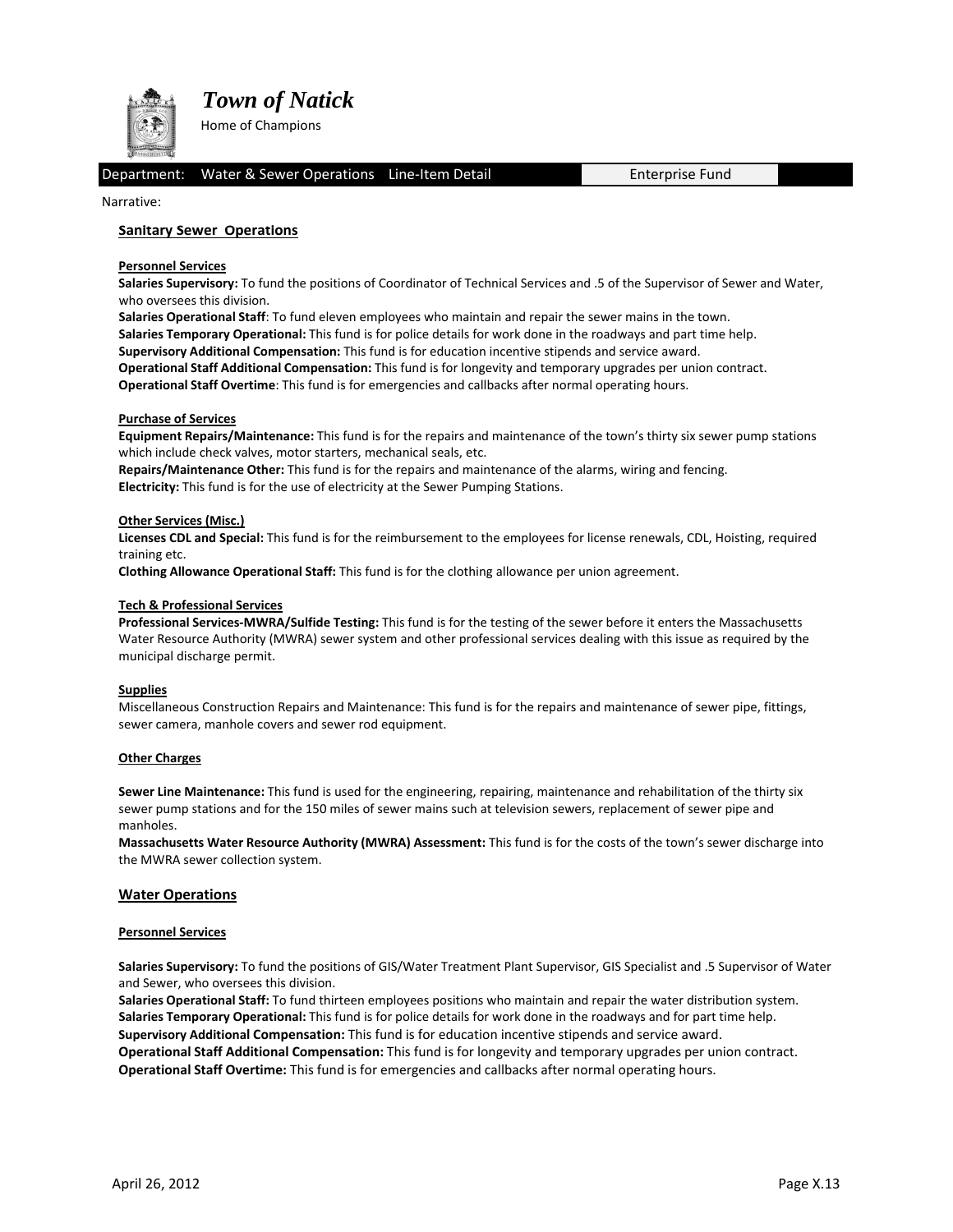

Home of Champions

#### Department: Water & Sewer Operations Line-Item Detail

#### Narrative:

#### **Water Operations (con't)**

#### **Purchase of Services**

**Repairs and Maintenance Software**: This fund is used for the Scada System at the Water Treatment Plant. It covers the upgrade of intrusion software, hardware replacements and other related computer items.

**Electricity**: This fund is for the use of electricity at the Water Treatment Plant, Evergreen Wells, Morse's Pond Well, Pine Oaks Well, Elm Bank Well and the Booster Station at Captain Toms Hill.

**Copy Mail Center**: This fund is for department's share of the copy/mail center cost.

**Purchased Services Miscellaneous**: This fund is used for supplies and equipment including printers, computers, computer hardware etc.

#### **Other Services Misc.**

**Licenses CDL and Special**: This fund is for the reimbursement to the employees for license renewals, CDL, Hoisting, Water, memberships to NEWWA, required training, etc.

**Environmental Management System:** This fund is for the audits required to maintain the Environmental Management System and the ISO Certification.

**Clothing Allowance Operational Staff**: This fund is for the clothing allowance per union agreement.

**Safe Drinking Water Drinking Act (SDWA) Amendment** : This fund is for all Volatile Organic Compounds (VOC) water and other tests mandated by the Department of Environment Protection (DEP), Environmental Protection Agency (EPA) and Safe Drinking Water Act (SDWA).

#### **Supplies**

**Water Tests**: This fund is for all weekly water testing which includes coliform, manganese, fluoride, lead and copper. **Equipment Repairs/Servicing:** This fund is for the repair of metal detectors, hoses and tapping machine.

**Facility Repairs and Maintenance:** This fund is for the repairs of locks, the purchase of propane gas and belts for air strippers. **Hydrant Repairs and Maintenance**: This fund is used to repair and maintain the 1,200 fire hydrants in town.

**Miscellaneous Construction Repairs and Maintenance**: This fund is for replacing old water gates, ductile iron water pipe, gate boxes, large pipe fittings, tapping sleeves and gates.

#### **Other Supplies**

**Chemical Supplies:** This fund is for the chemicals (chlorine gas, hydroflousilic acid and potassium permanganate) injected into the water.

**Replace Obsolete Meters:** This fund is for the replacement of large water meters and flow meters for the water wells and for the calibration of large meters, etc.

**Service Connections:** This fund is to replace old water line services and replacing the water line in the streets that are to be repaved, including one inch plastic water pipe, curb stops, brass fittings, service boxes and cellar valves, etc.

#### **Other Charges & Expenditures**

**Water Line Maintenance:** This fund is for repairs and maintenance at the water treatment plant, water pump stations and water wells, consultant fees and emergencies.

**New Hydrant Installation:** This fund is for the installation and replacement of old fire hydrants.

**Asphalt Crushing:** This fund is used to hire a crusher for the gravel pit to recycle extra dirt and asphalt.

Department of Environment Protection Assessment: This fund is used for the DEP annual assessment.

**Massachusetts Water Resource Authority Discharge Permit**: This fund is used to pay the Massachusetts Water Resource Authority for the water discharge permit at the water treatment plant.

#### **Utility Billing Operations**

#### **Personnel Services**

**Salaries Operational Staff Salaries** for two staff positions are funded in this line item. This positions are responsible for preparation of monthly water and sewer charges, special billings (final bills, flat charges, etc.), printing of water / sewer bills, posting payments, customer service inquiries, file maintenance, etc. A full time position has been reduced in the Collector's budget after an employee retirement. This position (Administrative Assistant) will be funded in the amount of 50% via indirect charge to the General Fund. The addition of a part time position is also included in this staffing change.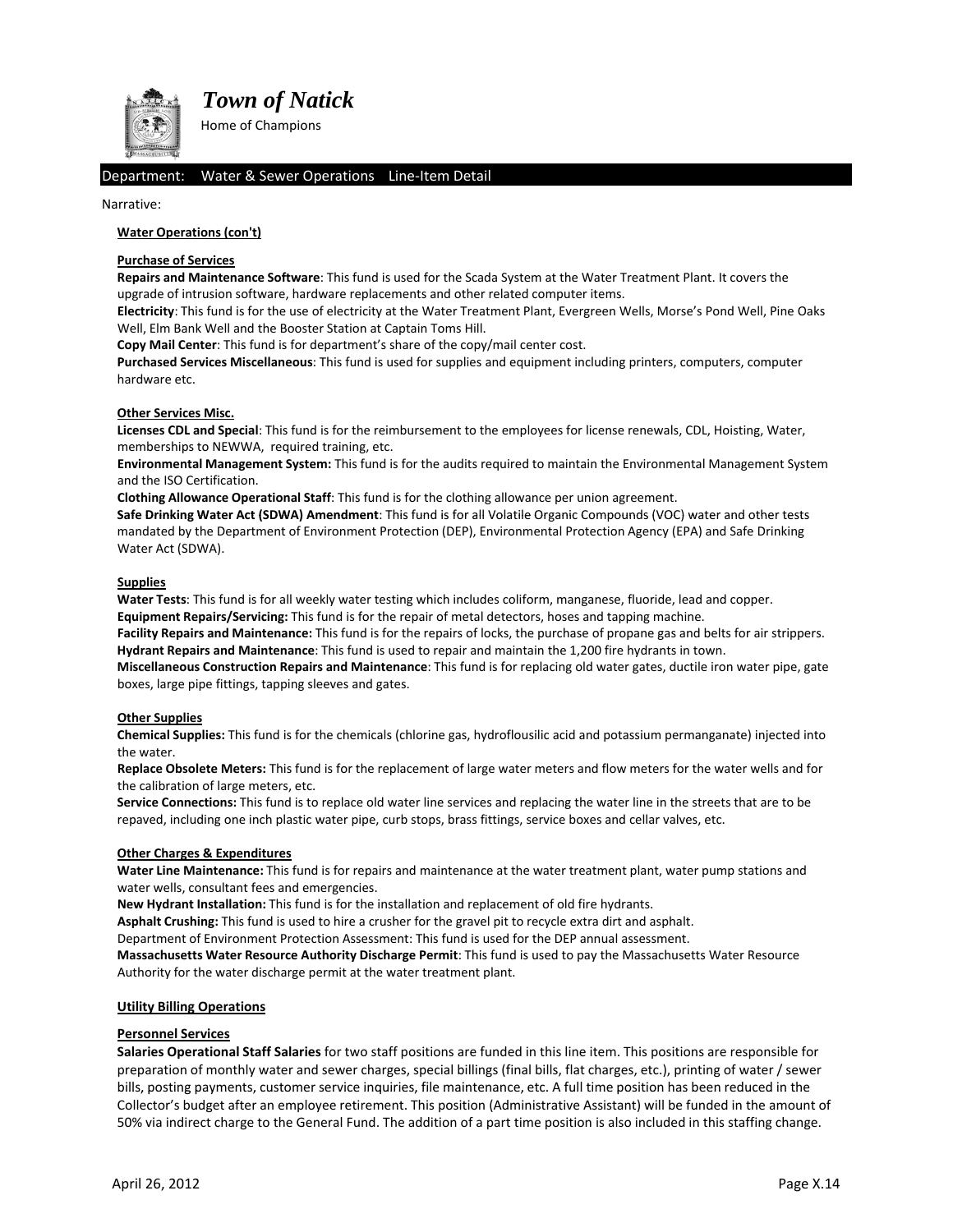

Home of Champions

#### Department: Water & Sewer Operations Line-Item Detail

Narrative:

#### **Utility Billing Operations**

#### **Personnel Services (con't)**

**Part Time Operational** This funds 240 hours of part time operational staff. This position will provide administrative / clerical support to the Finance Director/ Collector and will be available during peak receipt periods to supplement the full time Utility Billing staff.

**Overtime Operational** This funds overtime worked by operational staff during peak receipt periods.

#### **Purchase of Services**

**Repairs and Maintenance** This is for the maintenance and repair of business equipment used in the Collector's office for Utility Billing purposes. The primary equipment is the high speed laser printer used for production of the water / sewer bills and bar code scanning equipment, etc.

**In State Travel/Meetings** For attendance at Department of Revenue seminars, Treasurer / Collector Association meetings, and administrative / clerical support staff seminars.

**Training and Education** The costs related to POINT Software training, Neptune meter reading and inventory systems, and PC specialized training seminars, etc.

**Communication Telephone** This is the proportional costs assigned to the Utility Billing for telephone service.

**Communication Postage** This is the direct cost associated with the mailings from the Utility Billing Collector's Office. (Water / Sewer bills, water quality survey, water ban, etc.) This item is reduced to reflect the actual amounts expended over the past several years. There has not been a need to mail notices for a mandatory water BAN. Costs will also be reduced as a result of utility billing enhancements which include CASS certified mailing of bills.

**Collection Activities** These funds are for additional mailings of notices of unpaid / delinquent charges, and demand bills, and other accounts receivable.

**Copy/Mail Center Fees** This is the proportional cost assigned to the Utility Billing Collector's Office for mail center labor for mail handling and copy charges.

#### **Technical & Professional Services**

**Utility Billing Software** This is utilized for minor programming modifications for water / sewer billing. These would include modifications not included in the annual maintenance that Point Software provides for the Water and Sewer receivable / collection system. The annual maintenance contracts for all Point Software applications are included in the Information Technology budget. This line item was increased by \$10,000 in FY2009 to facilitate the programming / modifications of an improved bill format, revenue forecasting, and web applications.

**Utility Billing Printing** The cost of services and supplies for the preparation of water / sewer bills including forms, consumables (toner), CASS certification software (Accu-Zip). This line item was increased to include a non capital lease for software to facilitate CASS certified mailings (see reduction in Postage).

#### **Supplies**

**Office Supplies** General office supplies for the Utility Billing Collector's Office for employee benefit and bank reconciliation functions.

#### **Employee Benefits**

Pays for benefits for Water & Sewer Benefit eligible employees.

#### **Debt Service**

#### **Principal Payments:**

The requested budget amount of \$1,827,139 represents repayment of principal for multiple water and sewer capital improvement projects.

#### **Interest Payments:**

The requested budget amount of \$514,079 represents the respective interest payments associated with general obligation bonds issued for water and sewer projects. Of that amount, \$25,000 represents the estimated amount for Bond Anticipation Notes & issue costs (bond counsel, financial advisor, rating agency fees, etc.) for authorized borrowings.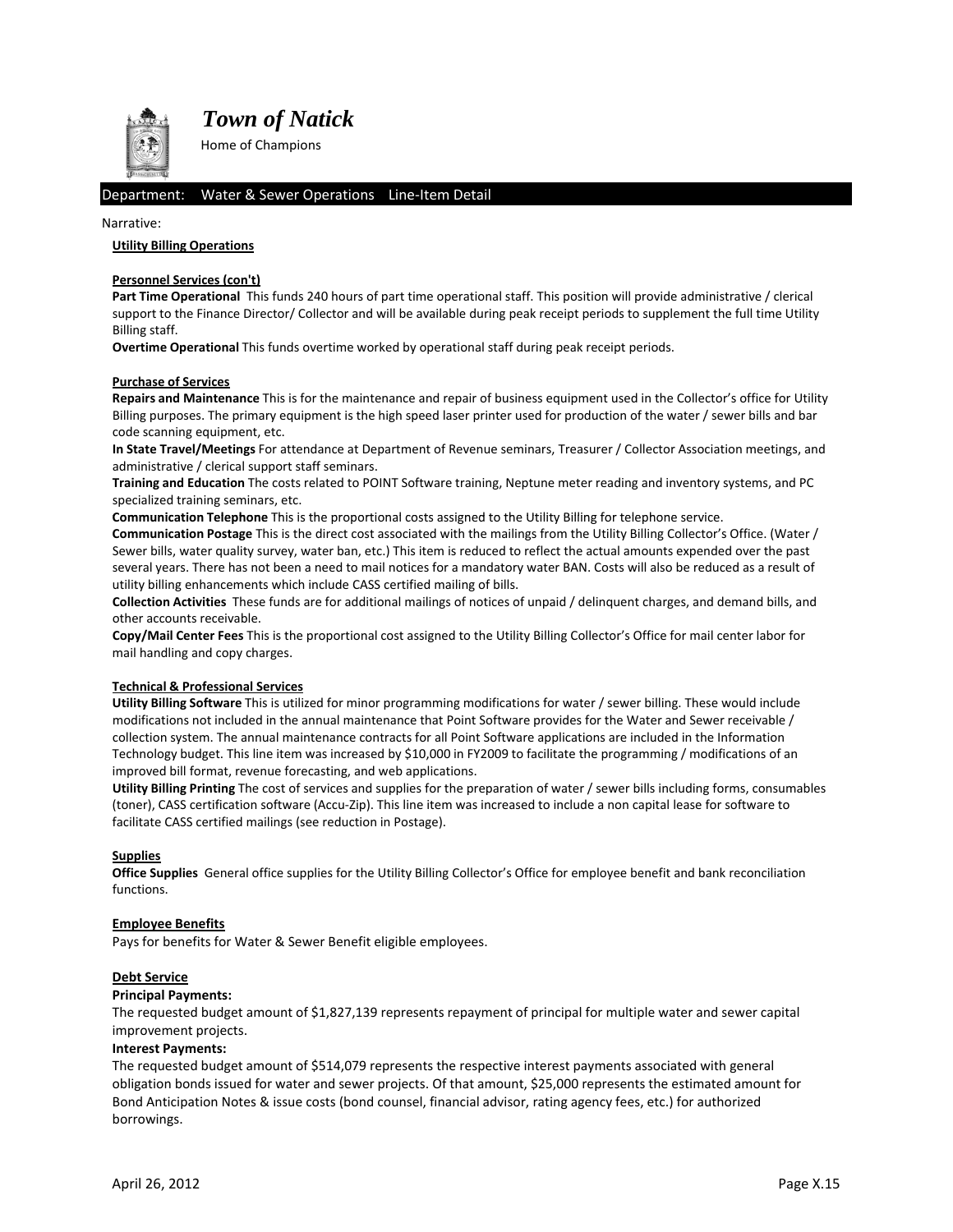

### *Town of Natick* Home of Champions

Department: Water & Sewer Operations Line-Item Detail

#### **Reserve Fund**

Covers \$200,000 for emergencies & unforeseen contingencies within the fund.

Department: Water & Sewer Operations Benefits

### **Water & Sewer Employee Health Benefits Summary**

| Active                                                  |    |         |
|---------------------------------------------------------|----|---------|
| - Traditional HMO's                                     | \$ |         |
| - Rate Saver HMO's                                      | \$ | 289,638 |
| Tier #1 Safety Net                                      | \$ | 11,200  |
| Tier #2 Safety Net                                      | \$ |         |
| Tier #3 Safety Net                                      | \$ |         |
| Sentinel Benefits Administration Fee                    | \$ | 1,296   |
| Retiree                                                 |    |         |
| - Retiree Health Plans                                  | \$ | 84,025  |
| Life Insurance (\$4.25/mo. x Total Benefited Employees) |    | 1,325   |
| <b>Total Employee Health Benefits</b>                   | S  | 387,484 |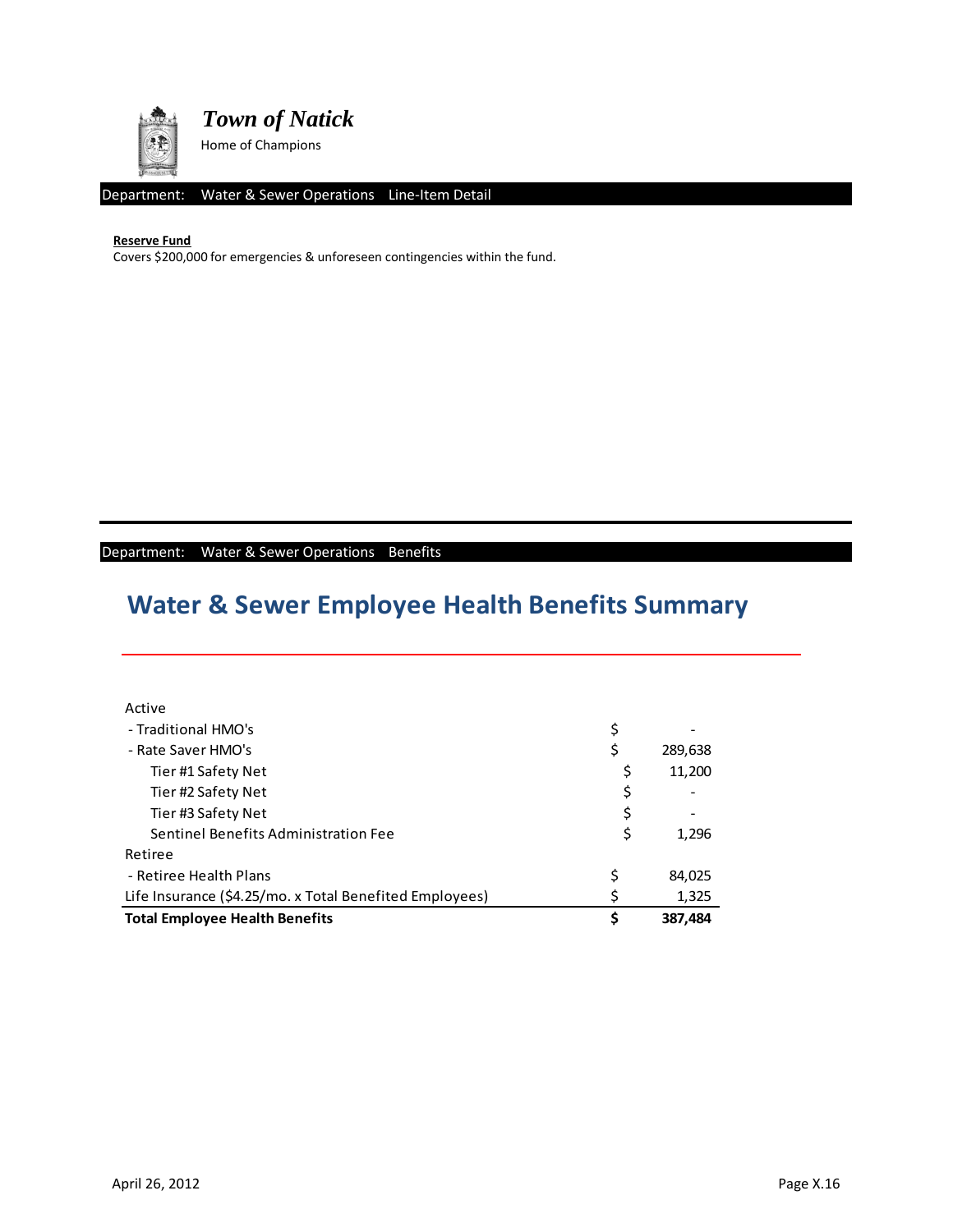### **Water & Sewer Enterprise ‐ Active Employees ‐ Rate Saver HMO's**

|                                                                                                                             |                          |                   | <b>Active Employees</b>   |                 |                    |                                    |                      |                           |
|-----------------------------------------------------------------------------------------------------------------------------|--------------------------|-------------------|---------------------------|-----------------|--------------------|------------------------------------|----------------------|---------------------------|
| <b>Active Employees Plans:</b>                                                                                              |                          | <b>Individual</b> |                           |                 | Family             |                                    |                      |                           |
| <b>HEALTH PLANS:</b>                                                                                                        | Total                    |                   | <b>Town Share</b>         |                 | <b>Town Share</b>  |                                    |                      | <b>Total Cost</b>         |
| <b>RATE SAVER EPO PLANS:</b>                                                                                                | $\mathbf{\underline{S}}$ | <u>%</u>          | $\mathbf{\underline{S}}$  | \$              | $\frac{96}{2}$     | $\mathbf{\underline{\$}}$          |                      | $\mathbf{\underline{\$}}$ |
| <b>Blue Choice</b>                                                                                                          |                          |                   |                           |                 |                    |                                    |                      |                           |
| Monthly Rates (Regular Members)                                                                                             | 603.00                   | 90.00%            | 542.70<br>1               | 1,620.00 80.00% |                    | 1,296.00<br>1                      |                      |                           |
| <b>Annual Total</b>                                                                                                         |                          |                   | \$6,512                   |                 |                    | $$15,552$ \$                       |                      | 22,064                    |
| <b>Fallon Group Direct Care</b><br>Monthly Rates (Regular Members)<br>Participants                                          | 485.00                   | 90.00%            | 436.50<br>$\mathbf 0$     | 1,305.00 80.00% |                    | 1,044.00<br>1                      |                      |                           |
| <b>Annual Total</b>                                                                                                         |                          |                   | \$0                       |                 |                    | $$12,528$ \$                       |                      | 12,528                    |
| <b>Fallon Group Select Care</b><br>Monthly Rates (Regular Members)<br>Participants<br><b>Annual Total</b>                   | 521.00                   | 90.00%            | 468.90<br>$\Omega$<br>\$0 | 1,404.00 80.00% |                    | 1,123.20<br>0<br>$$0$ \$           |                      |                           |
| Harvard/Pilgrim<br>Monthly Rates (Regular Members)<br>Participants<br><b>Annual Total</b>                                   | 586.00                   | 90.00%            | 527.40<br>5<br>\$31,644   | 1,529.00 80.00% |                    | 1,223.20<br>9<br>$$132,106$ \$     |                      | 163,750                   |
| <b>Tufts Navigator</b><br>Monthly Rates (Regular Members)<br>Participants<br><b>Annual Total</b>                            | 620.00                   | 90.00%            | 558.00<br>2<br>\$13,392   | 1,623.00 80.00% |                    | 1,298.40<br>5<br>$$77,904$ \$      |                      | 91,296                    |
|                                                                                                                             |                          |                   |                           |                 |                    |                                    |                      |                           |
| <b>Premium Cost Summary</b><br><b>Active Health Plans</b><br>Tier #1 Safety Net<br>Tier #2 Safety Net<br>Tier #3 Safety Net |                          |                   |                           |                 | <b>Single</b><br>8 | <b>Enrollments</b><br>Family<br>16 | \$<br>\$<br>\$<br>\$ | 289,638<br>11,200         |

Sentinel FSA Costs **\$ 1,296**

#### **Total Appropriation Needed \$ 302,134**

Enrollments as of 12/2011 Rates established on 1/24/2012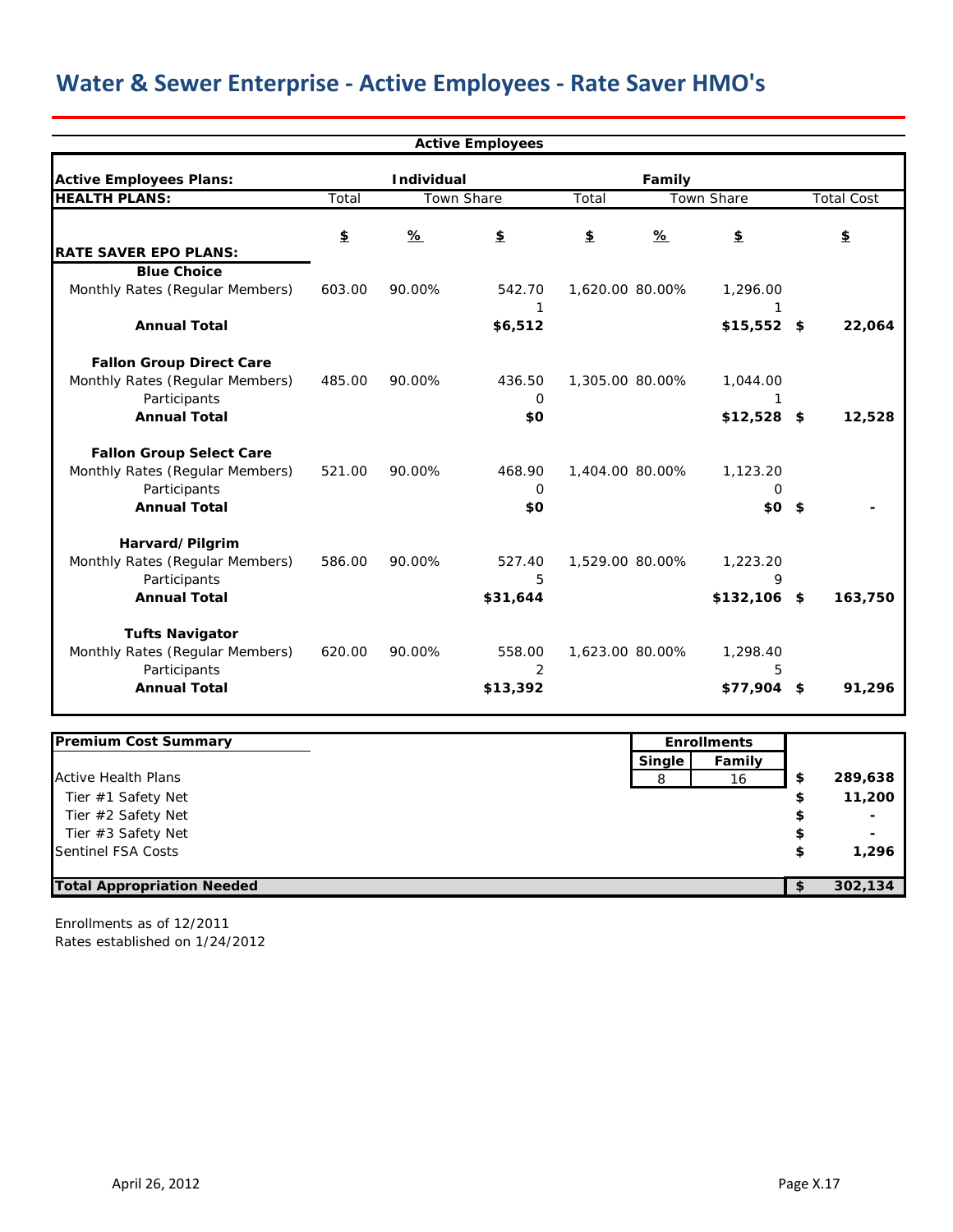|  |  |  | <b>Water &amp; Sewer Enterprise - Retiree Health Care</b> |  |  |  |
|--|--|--|-----------------------------------------------------------|--|--|--|
|--|--|--|-----------------------------------------------------------|--|--|--|

|                                                                                                           |          |                   | <b>Retirees - Non Medicare Eligible</b>        |          |                    |                                           |                   |  |
|-----------------------------------------------------------------------------------------------------------|----------|-------------------|------------------------------------------------|----------|--------------------|-------------------------------------------|-------------------|--|
| <b>Active Employees Plans:</b>                                                                            |          | <b>Individual</b> |                                                | Family   |                    |                                           |                   |  |
| <b>HEALTH PLANS:</b>                                                                                      | Total    | Town Share        |                                                | Total    | Town Share         |                                           | <b>Total Cost</b> |  |
| <b>RATE SAVER EPO PLANS:</b>                                                                              | \$       | $\frac{9}{6}$     | \$                                             | \$       | $\frac{9}{6}$      | \$                                        | \$                |  |
| <b>Blue Choice</b>                                                                                        |          |                   |                                                |          |                    |                                           |                   |  |
| Monthly Rates (Regular Members)                                                                           | 603.00   | 90.00%            | 542.70<br>$\Omega$                             | 1,620.00 | 80.00%             | 1,296.00<br>$\Omega$                      |                   |  |
| <b>Annual Total</b>                                                                                       |          |                   | \$0                                            |          |                    | $$0$ $$$                                  |                   |  |
| <b>Fallon Group Select Care</b><br>Monthly Rates (Regular Members)<br>Participants<br><b>Annual Total</b> | 521.00   | 90.00%            | 468.90<br>$\Omega$<br>\$0                      | 1,404.00 | 80.00%             | 1.123.20<br>$\Omega$<br>$$0$ \$           |                   |  |
| Harvard/Pilgrim                                                                                           |          |                   |                                                |          |                    |                                           |                   |  |
| Monthly Rates (Regular Members)<br>Participants<br><b>Annual Total</b>                                    | 586.00   | 90.00%            | 527.40<br>$\overline{\mathcal{L}}$<br>\$12,658 | 1.529.00 | 80.00%             | 1,223.20<br>$\Omega$<br>$$0$ \$           | 12,658            |  |
|                                                                                                           |          |                   |                                                |          |                    |                                           |                   |  |
| <b>Tufts Navigator</b><br>Monthly Rates (Regular Members)<br>Participants<br><b>Annual Total</b>          | 620.00   | 90.00%            | 558.00<br>$\circ$<br>\$0                       | 1,623.00 | 80.00%             | 1,298.40<br>$\mathcal{P}$<br>$$31,162$ \$ | 31,162            |  |
| Harvard/Pilgrim PPO                                                                                       |          |                   |                                                |          |                    |                                           |                   |  |
| Rates (Regular Members)<br>Participants<br><b>Annual Total</b>                                            | 1,562.00 | 50.00%            | 781.00<br>$\mathbf 1$<br>\$9,372               | 3,469.40 | 50.00%             | 1,734.70<br>O<br>$$0$ \$                  | 9,372             |  |
| <b>Tufts POS</b>                                                                                          |          |                   |                                                |          |                    |                                           |                   |  |
| Monthly Rates (Regular Members)<br>Participants                                                           | 1,562.00 | 50.00%            | 781.00<br>0                                    | 3.469.40 | 50.00%             | 1.734.70<br>O                             |                   |  |
| <b>Annual Total</b>                                                                                       |          |                   | \$0                                            |          |                    | $$0$ \$                                   |                   |  |
|                                                                                                           |          |                   |                                                |          |                    |                                           |                   |  |
| <b>Premium Cost Summary</b>                                                                               |          |                   |                                                |          | <b>Enrollments</b> |                                           |                   |  |
|                                                                                                           |          |                   |                                                |          |                    |                                           |                   |  |

| <b>Premium Cost Summary</b>       |        | <b>Enrollments</b> |                          |
|-----------------------------------|--------|--------------------|--------------------------|
|                                   | Single | Family             |                          |
| <b>Active Health Plans</b>        |        |                    | 53,191                   |
| Tier #1 Safety Net                |        |                    | 2,000                    |
| Tier #2 Safety Net                |        |                    | $\overline{\phantom{a}}$ |
| Tier #3 Safety Net                |        |                    | $\blacksquare$           |
| Sentinel FSA Costs                |        |                    | 270                      |
|                                   |        |                    |                          |
| <b>Total Appropriation Needed</b> |        |                    | 55,461                   |

|                                     |        |                   |          | Retirees - Medicare Eligible         |        |               |          |
|-------------------------------------|--------|-------------------|----------|--------------------------------------|--------|---------------|----------|
| <b>Senior Plans:</b>                |        | <b>Individual</b> |          |                                      |        | Individual    |          |
| <b>HEALTH PLANS:</b>                | Total  | Town Share        |          | <b>HEALTH PLANS:</b>                 | Total  | Town Share    |          |
|                                     | \$     | $\frac{9}{6}$     | \$       |                                      | \$     | $\frac{9}{6}$ | \$       |
| <b>HPHC Medicare Enhancement</b>    |        |                   |          | Medex III                            |        |               |          |
| Monthly Rates (Senior Care)         | 378.00 | 62.75%            | 237.20   | Monthly Rates (Senior Care)          | 424.00 | 61.37%        | 260.21   |
| Monthly Rates (Senior Care)         | 415.80 | 62.75%            | 260.91   | Monthly Rates (Senior Care)          | 466.40 | 61.37%        | 286.23   |
| Participants                        |        |                   | 2        | Participants                         |        |               |          |
| Total                               |        |                   | \$5,977  | Total                                |        |               | \$13,115 |
| <b>Fallon Senior Plan</b>           |        |                   |          | <b>Tufts Medicare Plus</b>           |        |               |          |
| Monthly Rates (Senior Care)         | 267.00 | 68.05%            | 181.69   | Monthly Rates (Senior Care)          | 317.00 | 65.20%        | 206.68   |
| Monthly Rates (Senior Care)         | 293.70 | 68.05%            | 199.86   | Monthly Rates (Senior Care)          | 348.70 | 65.20%        | 227.35   |
| Participants                        |        |                   | $\Omega$ | Participants                         |        |               |          |
| Total                               |        |                   | \$0      | Total                                |        |               | \$7,441  |
| <b>Tufts Medicare Preferred HMO</b> |        |                   |          | <b>BCBS Managed Blue for Seniors</b> |        |               |          |
| Monthly Rates (Senior Care)         | 226.00 | 71.32%            | 161.18   | Monthly Rates (Senior Care)          | 402.00 | 61.99%        | 249.20   |
| Monthly Rates (Senior Care)         | 248.60 | 71.32%            | 177.30   | Monthly Rates (Senior Care)          | 442.20 | 61.99%        | 274.12   |
| Participants                        |        |                   | 1        | Participants                         |        |               |          |
|                                     |        |                   | \$2,031  | Total                                |        |               | \$0      |

**Family**<br>0 **13 13** 

**Total Medicare Eligible Employees (Senior Plans) \$28,563**

**Total Retiree Health Care \$84,025**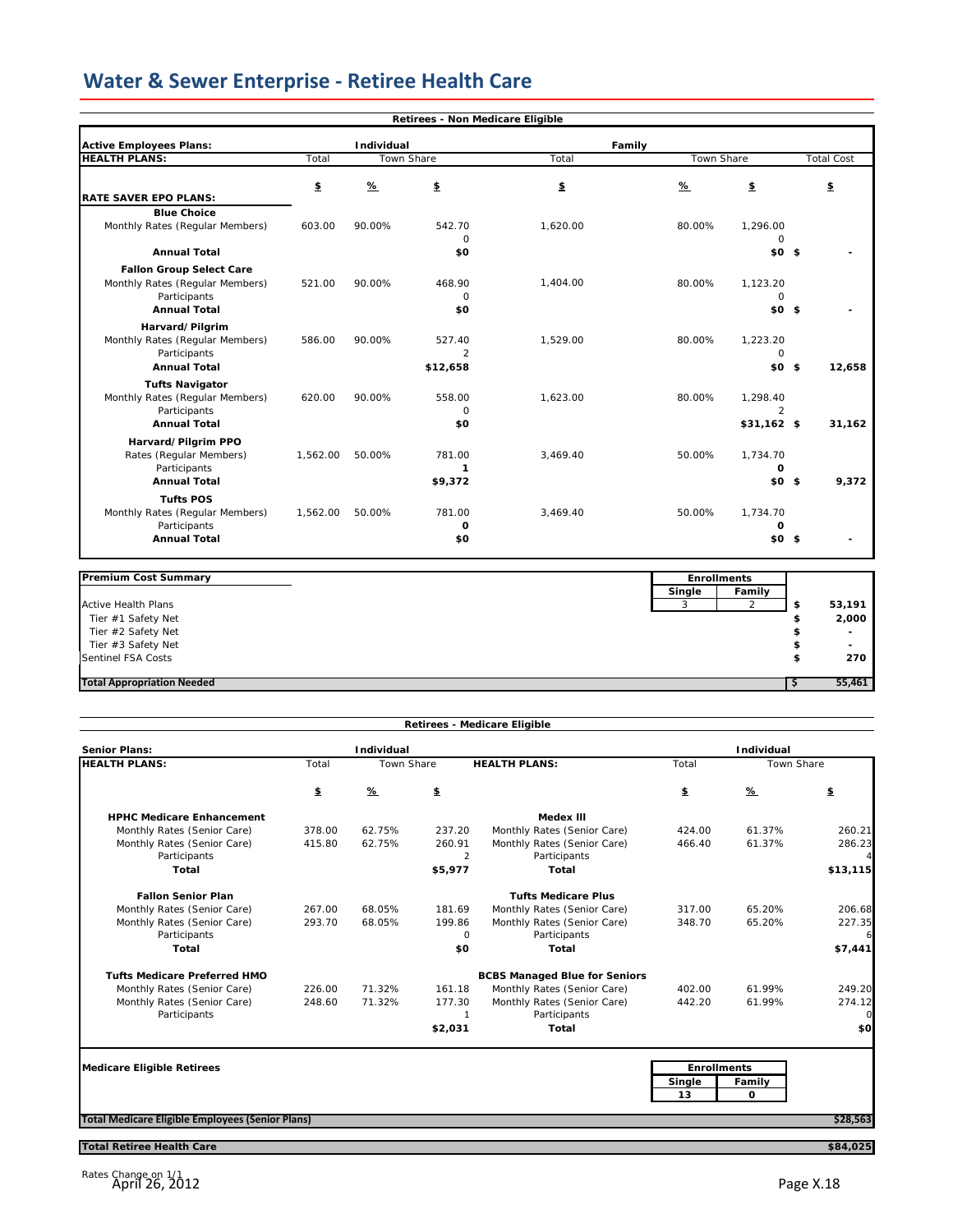

Home of Champions

#### Department: Enterprise Fund Debt Service ‐ Principal

|                               |                                              |    |               |     | Fiscal Year 2012 |              | Fiscal Year 2013 |    | Fiscal Year 2014 |     | Fiscal Year 2015 |      | Fiscal Year 2016 |               | Fiscal Year 2017 |     | Issue          |                     | <b>Total Outstanding</b> |
|-------------------------------|----------------------------------------------|----|---------------|-----|------------------|--------------|------------------|----|------------------|-----|------------------|------|------------------|---------------|------------------|-----|----------------|---------------------|--------------------------|
| Year of Issue                 | Project                                      |    | Amount Issued |     | Principal        |              | Principal        |    | Principal        |     | Principal        |      | Principal        |               | Principal        |     | <b>Balance</b> |                     | Principal                |
|                               | 1998 Water Treatment Plant                   | Ś  | 1,175,000     | -\$ | 62,000           | l\$          | 62,000           | \$ | 62,000           | \$  | 52,000 \$        |      | 52,000           | -\$           | 52,000           | -\$ | 139,000        | -\$                 | 419,000                  |
|                               | 1998 Sewer (Pleasant, Rockwood, etc.)        | \$ | 285,000       | \$  | 12,000           | Ŝ.           | 12,000           | Ś  | 12,000           | Ś   | 12,000 \$        |      | 12,000           | Ŝ.            | 12,000           | -\$ | 25,000         | $\ddot{\mathsf{S}}$ | 85,000                   |
|                               | 1999 Sewer (Pleasant, Eliot, Union, etc.)    | \$ | 750,000       | \$  | 35,000           | S.           | 35,000           | \$ | 35,000           | \$  | 35,000 \$        |      | 35,000           | -\$           | 35,000           | -\$ | 105,000        | l \$                | 280,000                  |
|                               | 1999 Sewer (Union St)                        |    | 615,000       | Ś   | 30,000           | Ŝ.           | 30,000           | Ś  | 30,000           | Ś   | 30,000           | -\$  | 25,000           | \$            | 25,000           | -\$ | 75,000         | -\$                 | 215,000                  |
|                               | 1999 Water (Lakeshore Dr)                    |    | 500,000       | Ś   | 25,000           | Ŝ.           | 25,000           | Ś  | 25,000           | Ś   | 25,000           | -\$  | 25,000           | \$            | 25,000           | Ŝ   | 75,000         | -\$                 | 200,000                  |
|                               | 2000 Water (Lakeshore Dr)                    |    | 540,000       | Ŝ.  | 25,000           | <sup>S</sup> | 25,000           | Ś  | 25,000           | Ŝ.  | 25,000           | Ŝ.   | 25,000           | \$            | 25,000           | \$  | 100,000        | Ŝ.                  | 225,000                  |
|                               | 2000 Sewer (Boden Ln & Water, Lincoln, etc.) | \$ | 1,335,000     | Ś   | 40,000           | S            | 40,000           | Ś  | 40,000           | Ś   | 40,000           | Ŝ.   | 40,000           | \$            | 40,000           | \$  | 160,000        | \$                  | 360,000                  |
|                               | 2002 Water Meters                            | Ś  | 1,800,000     | Ś   | 180,000          |              |                  |    |                  |     |                  |      |                  |               |                  |     |                |                     |                          |
|                               | 2002 Water Relining                          |    | 700,000       | Ś   | 70,000           | Ŝ.           |                  |    |                  |     |                  |      |                  |               |                  |     |                |                     |                          |
|                               | 2002 Water Relining                          |    | 1,420,000     | Ś   | 140,000          | Ŝ.           |                  |    |                  |     |                  |      |                  |               |                  |     |                |                     |                          |
|                               | 2002 Sewer (Lakeshore Rd)                    |    | 430,000       | Ś   | 20,000           | Ŝ.           | 20,000           | Ś  | 20,000           | Ŝ   | 20,000           | Ŝ.   | 20,000           | \$            | 20,000           | \$  | 100,000        | -\$                 | 200,000                  |
|                               | 2002 Sewer (Leach Ln)                        |    | 210,000       | Ś   | 10,000           | Ŝ.           | 10,000           | Ś  | 10,000           | Ś   | 10,000           | -\$  | 10,000           | \$            | 10,000           | -\$ | 50,000         | $\ddot{\mathsf{S}}$ | 100,000                  |
|                               | 2003 Water Elm Bank *Refunded                |    | 1,375,000     | Ś   | 140,000          | Ŝ.           | 135,000          | Ś  |                  |     |                  |      |                  |               |                  |     |                |                     | 135,000                  |
|                               | 2004 Water Meters                            |    | 350,000       | Ś   | 35,000           | Ŝ.           | 35,000           | Ś  | 35,000           | Ŝ   |                  |      |                  |               |                  |     |                |                     | 70,000                   |
|                               | 2005 Sewer I&I (MWRA)                        |    | 338,250       | Ŝ.  |                  |              |                  |    |                  |     |                  |      |                  |               |                  |     |                |                     |                          |
|                               | 2006 Sewer (Speen St, Park Ave               |    | 2,100,000     | Ŝ.  | 105,000          | Ŝ.           | 105,000          | Ś  | 105,000          | Ś   | 105,000          | Ŝ.   | 105,000          | Ŝ.            | 105,000          | Ŝ.  | 1,050,000      | -Ś                  | 1,575,000                |
|                               | 2007 Water Treatment (MWPAT) *Refunded       | \$ | 4,884,838     | \$  | 227,662          | \$           | 233,911          | Ś  | 243,023          | Ś   | 250,438          | -\$  | 258,294          | \$            | 268,041          | Ŝ   | 2,553,695      | -\$                 | 3,807,401                |
|                               | 2008 Water Treatment Plant *Refunded         | Ś  | 225,925       | Ś   | 30,000           | Ŝ.           | 30,000           | Ś  | 25,000           | Ś   | 20,000           | Ŝ.   | 15,000           | \$            | 15,000           | \$  |                |                     | 105,000                  |
|                               | 2009 Water Relining                          | Ś  | 3,000,000     | Ś   | 300,000          | \$           | 300,000          | \$ | 300,000          | \$  | 300,000          | \$   | 300,000          | \$            | 300,000          |     | 300,000        | -\$                 | 1,800,000                |
|                               | 2009 Equipment W-9 Backhoe                   | Ś  | 90,000        | Ś   | 10,000           | Ś.           | 10,000           | \$ | 10,000           | \$  | 10,000           | \$   | 10,000           | \$            | 10,000           | Ŝ   |                |                     | 50,000                   |
|                               | 2009 Equipment W-29 Dump Truck               |    | 70,000        | Ś   | 15,000           | Ŝ.           |                  |    |                  | Ś   |                  |      |                  |               |                  |     |                |                     |                          |
|                               | 2010 Water Relining                          |    | 600,000       | \$  | 60,000           | \$           | 60,000           | Ś  | 60,000           | Ś   | 60,000           | -\$  | 60,000           | -\$           | 60,000           | -S  | 180,000        | -\$                 | 480,000                  |
|                               | 2010 Springvale Well                         |    | 250,000       | Ś   | 25,000           | Ŝ.           | 25,000           | \$ | 25,000           | \$  | 25,000           | -\$  | 25,000           | \$            | 25,000           | -\$ | 75,000         | -\$                 | 200,000                  |
|                               | 2010 Reservoir Refurbishment                 |    | 500,000       | Ś   | 50,000           | Ŝ.           | 50,000           | Ś  | 50,000           | \$  | 50,000           | -\$  | 50,000           | S.            | 50,000           | -\$ | 150,000        | -\$                 | 400,000                  |
|                               | 2010 Sewer Pump Station 5                    |    | 300,000       | Ś   | 30,000           | Ŝ.           | 30,000           | Ś  | 30,000           | Ŝ.  | 30,000           | \$   | 30,000           | \$            | 30,000           | -\$ | 90,000         | -\$                 | 240,000                  |
|                               | 2010 Sewer Jet Truck                         |    | 250,000       | Ś   | 25,000           | \$           | 25,000           | Ś  | 25,000           | \$  | 25,000           | -\$  | 25,000           | S.            | 25,000           | Ŝ   | 75,000         | -\$                 | 200,000                  |
|                               | 2010 Sewer I&I (MWRA)                        |    | 77,385        | Ś   | 15,477           | Ŝ.           | 15,477           | Ś  | 15,477           | Ś   | 15,477           | l \$ |                  |               |                  |     |                | Ś                   | 46,431                   |
|                               | 2011 Final Phase V                           |    | 800,000       | Ś   | 55,000           | Ŝ.           | 55,000           | Ś  | 55,000           | Ś   | 55,000           | Ŝ.   | 55,000           | <sup>\$</sup> | 55,000           | Ś   | 470,000        | -\$                 | 745,000                  |
|                               | Estimated Final Phase V                      |    |               | Ś   | 25,000           | Ŝ.           |                  |    |                  |     |                  |      |                  | Š,            |                  |     |                |                     |                          |
|                               | <b>Estimated Ground Water Wells</b>          |    |               |     | 30,000           | -\$          |                  |    |                  |     |                  |      |                  |               |                  |     |                |                     |                          |
|                               | Estimated Capital Equipment (2011 ATM's)     | Ś  | 150,000       |     |                  |              | 30,000           | Ŝ  | 30,000           | -\$ | $30,000$ \$      |      | 30,000           | -\$           | 30,000           | -S  |                |                     | 150,000                  |
|                               | Estimated Capital Improvements (2011 ATM's)  | Ś  | 1,130,000     |     |                  |              | 115,800          | \$ | 115,800          | -\$ | 115,800 \$       |      | 115,800          | \$            | 115,800          | 1\$ | 551,000        | -\$                 | 1,130,000                |
|                               | <b>Water and Sewer Enterprise Principal</b>  |    |               | Ś.  | 1,827,139 \$     |              | 1,514,188 \$     |    | 1,383,300 \$     |     | 1,340,715 \$     |      | 1,323,094 \$     |               | 1,332,841 \$     |     | $6,323,695$ \$ |                     | 13,217,832               |
|                               |                                              |    |               |     |                  |              |                  |    |                  |     |                  |      |                  |               |                  |     |                |                     |                          |
| <b>Total Amount Remaining</b> |                                              |    |               |     |                  | \$           | 13,217,832 \$    |    | 11,703,644       | \$  | 10,320,344 \$    |      | 8,979,630 \$     |               | 7,656,536 \$     |     | 6,323,695 \$   |                     |                          |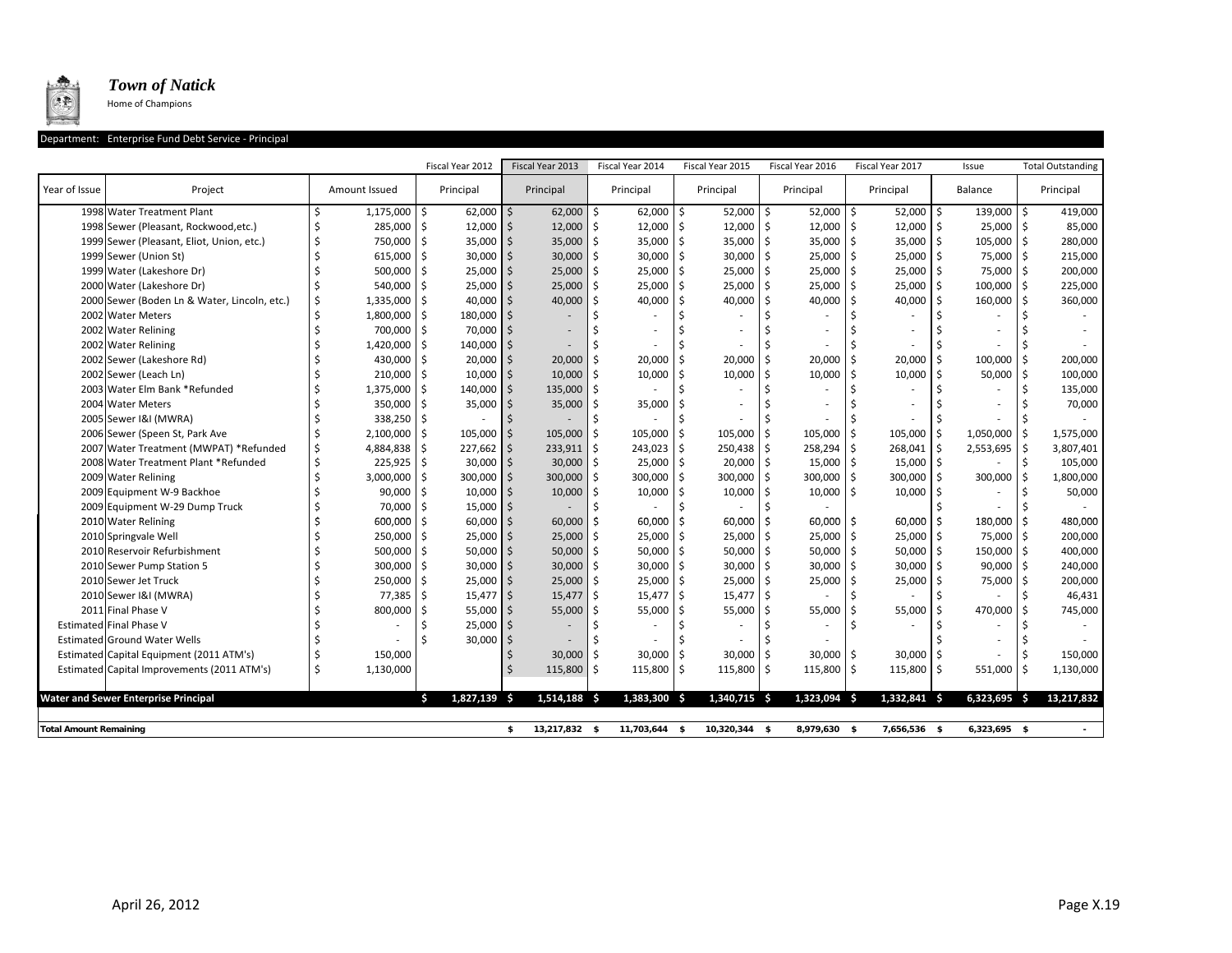

#### Department: Enterprise Fund Debt Service ‐ Interest

|                               |                                              |     |               |     | Fiscal Year 2012 |              | Fiscal Year 2013 |      | Fiscal Year 2014 |      | Fiscal Year 2015 |      | Fiscal Year 2016 |      | Fiscal Year 2017 |      | Issue      |    | <b>Total Outstanding</b> |
|-------------------------------|----------------------------------------------|-----|---------------|-----|------------------|--------------|------------------|------|------------------|------|------------------|------|------------------|------|------------------|------|------------|----|--------------------------|
| Year of Issue                 | Project                                      |     | Amount Issued |     | Interest         |              | Interest         |      | Interest         |      | Interest         |      | Interest         |      | Interest         |      | Balance    |    | Interest                 |
|                               | 1998 Water Treatment Plant                   |     | 1,175,000     | -\$ | $22,014$ \$      |              | $13,576$ \$      |      | 9,775            | l \$ | 8,575            | S,   | $7,475$ \$       |      | 1,425            | l \$ | 1,950      | Ŝ. | 42,776                   |
|                               | 1998 Sewer (Pleasant, Rockwood, etc.)        |     | 285,000 \$    |     | $4,454$ \$       |              | 3,124            | -\$  | 2,368            | l \$ | 1,118            | -\$  | 878              | \$   | 638              |      | 79         |    | 8,203                    |
|                               | 1999 Sewer (Pleasant, Eliot, Union, etc.)    |     | 750,000 \$    |     | $15,264$ \$      |              | 8,884            | -\$  | 9,825            | l \$ | 4,075            | S,   | 3,375            | -Ś   | 2,675            | Ś    | 4,855      | Ŝ. | 33,689                   |
|                               | 1999 Sewer (Union St)                        |     | 615,000       | -\$ | $11,781$ \$      |              | 7,957            | -Ś   | 3,650            | l \$ | 3,050            | Ŝ.   | 2,500            | Ŝ.   | 2,000            | ς.   | 7,263      | Ŝ. | 26,419                   |
|                               | 1999 Water (Lakeshore Dr)                    |     | 500,000       | -\$ | $10,903$ \$      |              | 7,793            | Ŝ    | 3,500            | -Ś   | 3,000            |      | 2,500            | Ŝ.   | 2,000            | Ś    | 7,263      | Ŝ. | 26,056                   |
|                               | 2000 Water (Lakeshore Dr)                    |     | 540,000       | Ŝ.  | $12,450$ \$      |              | 8,220            | Ŝ    | 9,050            | l \$ | 3,500            | Ŝ.   | 3,000            | -Ś   | 2,500            | Ŝ.   | 8,194      | Ŝ. | 34,464                   |
|                               | 2000 Sewer (Boden Ln & Water, Lincoln, etc.) | -\$ | 1,335,000     | S.  | $19,920$ \$      |              | $10,132$ \$      |      | 11,500           | l \$ | 10,600           | S,   | 4,750            | -\$  | 3,950            | \$   | 6,690      | Ŝ. | 47,622                   |
|                               | 2002 Water Meters                            |     | 1,800,000 \$  |     | $8,100$ \$       |              |                  |      |                  |      |                  |      |                  |      |                  |      |            |    |                          |
|                               | 2002 Water Relining                          |     | 700,000 \$    |     | $3,150$ \$       |              |                  |      |                  |      |                  |      |                  |      |                  |      |            |    |                          |
|                               | 2002 Water Relining                          |     | 1,420,000     | \$  | $6,300$ \$       |              |                  |      |                  |      |                  |      |                  |      |                  |      |            |    |                          |
|                               | 2002 Sewer (Lakeshore Rd)                    |     | 430,000       | -\$ | $10,820$ \$      |              | 9,920            | Ŝ    | 9,000            | -Ś   | 8,040            |      | 7,040            |      | 6,040            | Ŝ    | 21,220     | Ŝ  | 61,260                   |
|                               | 2002 Sewer (Leach Ln)                        |     | 210,000       | S.  | $5,410$ \$       |              | 4,960            | -\$  | 4,500            |      | 4,020            |      | 3,520            | Ŝ.   | 3,020            | Ś    | 10,610     | ς  | 30,630                   |
|                               | 2003 Water Elm Bank *Refunded                |     | 1,375,000     | Ŝ.  | $8,200$ \$       |              | $2,700$ \$       |      |                  |      |                  |      |                  |      |                  |      |            |    | 2,700                    |
|                               | 2004 Water Meters                            |     | 350,000       | -\$ | $4,200$ \$       |              | 2,800            | .S   | 1,400            |      |                  |      |                  |      |                  |      |            |    | 4,200                    |
|                               | 2005 Sewer I&I (MWRA)                        |     | 338,250       | -Ś  |                  |              |                  |      |                  |      |                  |      |                  |      |                  |      |            |    |                          |
|                               | 2006 Sewer (Speen St, Park Ave               |     | 2,100,000     | S.  | 66,150           | l\$          | 62,081           | -\$  | 58,144           | l \$ | 54,206           | -\$  | 50,138           | Ŝ.   | 45,938           | Ŝ    | 262,369    | Ŝ. | 532,875                  |
|                               | 2007 Water Treatment (MWPAT) *Refunded       |     | 4,884,838     | S.  | $106,425$ \$     |              | 100,177          | \$   | 91,065           | l\$  | 83,651           | S,   | 75,936           | l \$ | 123,775          | Ŝ.   | 217,563    | \$ | 692,167                  |
|                               | 2008 Water Treatment Plant *Refunded         |     | 225,925       | S.  | 4,550 \$         |              | 3,575            | -Ś   | 2,600            | -S   | 1,788            | -Ś   | 1,088            | S.   | 563              | Ś    | 563        | Ś  | 10,175                   |
|                               | 2009 Water Relining                          |     | 3,000,000     | S.  | $81,375$ \$      |              | $66,375$ \$      |      | 56,250           |      | 45,750           | -Ś   | 34,875           | l s  | 23,625           | Ŝ.   | 35,625     | \$ | 262,500                  |
|                               | 2009 Equipment W-9 Backhoe                   |     | 90,000        | Ŝ.  | $2,313$ \$       |              | 1,813            | -Ś   | 1,475            | l S  | 1,125            | Ś    | 763              | Ŝ.   | 388              | Ŝ    | 388        |    | 5,950                    |
|                               | 2009 Equipment W-29 Dump Truck               |     | 70,000        | S.  | 750 \$           |              |                  |      |                  |      |                  |      |                  |      |                  |      |            |    |                          |
|                               | 2010 Water Relining                          |     | 600,000       | -\$ | $14,700$ \$      |              | 13,500           | -\$  | 12,150           | l \$ | 10,650           |      | 9,150            | -\$  | 7,500            | Ś    | 9,900      | Ś  | 62,850                   |
|                               | 2010 Springvale Well                         |     | 250,000       | S.  | $6,125$ \$       |              | 5,625            | -\$  | 5,063            | l \$ | 4,438            | -\$  | $3,813$ \$       |      | 3,125            | Ŝ.   | 4,128      | Ŝ. | 26,191                   |
|                               | 2010 Reservoir Refurbishment                 |     | 500,000       | S.  | $12,250$ \$      |              | 11,250           | -Ś   | 10,125           | l \$ | 8,875            | -Ś   | 7,625            | \$   | $6,250$ \$       |      | 8,250      | Ŝ. | 52,375                   |
|                               | 2010 Sewer Pump Station 5                    |     | 300,000       | Ŝ.  | $7,350$ \$       |              | 6,750            | -Ś   | 6,075            | l \$ | 5,325            |      | 4,575            | -Ś   | 3,750            | Ŝ.   | 4,950      | \$ | 31,425                   |
|                               | 2010 Sewer Jet Truck                         |     | 250,000       | -Ś  | $6,125$ \$       |              | 5,625            | -Ś   | 5,063            | l S  | 4,438            | -S   | 3,813            | Ŝ.   | 3,125            | Ŝ    | 4,128      | Ś  | 26,191                   |
|                               | 2010 Sewer I&I (MWRA)                        |     | 77,385        | -\$ |                  |              |                  |      |                  |      |                  |      |                  |      |                  |      |            |    |                          |
|                               | 2011 Phase V                                 |     | 800,000       | Ŝ.  | 25,725           | $\mathsf{S}$ | 24,625           |      | 22,975           |      | 21,325           |      | 19,675           |      | 16,925           |      | 75,225     |    | 180,750                  |
|                               | <b>Estimated Final Phase V</b>               |     |               |     | 6,275            | l \$         |                  |      |                  |      |                  |      |                  |      |                  |      |            |    |                          |
|                               | <b>Estimated Ground Water Wells</b>          |     |               |     | 6,000            | -Ś           |                  |      |                  |      |                  |      |                  |      |                  |      |            |    |                          |
|                               | Estimated Capital Equipment (2011 ATM's)     |     | 150,000       |     |                  |              | 5,250            |      | 4,200            |      | 3,150            |      | 2,100            | Ŝ.   | 1,050            | Ŝ    |            |    | 15,750                   |
|                               | Estimated Capital Improvements (2011 ATM's)  | -\$ | 1,130,000     | S.  |                  |              | $39,550$ \$      |      | 35,497 \$        |      | 31,444           | -\$  | $27,391$ \$      |      | $23,338$ \$      |      | 56,882     | \$ | 214,102                  |
|                               | <b>BANs and Issue Costs</b>                  |     |               |     | $25,000$ \$      |              | $25,000$ \$      |      | $25,000$ \$      |      | 25,000 \$        |      | 25,000 \$        |      | $25,000$ \$      |      |            | \$ | 125,000                  |
|                               | <b>Water and Sewer Enterprise Interest</b>   |     |               | Ŝ   | 514,079 \$       |              | 451,262 \$       |      | 400,248 \$       |      | 347,141 \$       |      | 300,977 \$       |      | 308,598 \$       |      | 748,092 \$ |    | 2,556,319                |
| <b>Total Amount Remaining</b> |                                              |     |               |     |                  | Ŝ.           | 2,556,319        | - \$ | 2,105,057 \$     |      | 1,704,809        | - \$ | 1,357,667 \$     |      | 1,056,690 \$     |      | 748.092 \$ |    |                          |

| Summary of Debt - Water & Sewer Enterprise Fund |                 |                   |                 |                                                                                                                 |                 |                |              |            |
|-------------------------------------------------|-----------------|-------------------|-----------------|-----------------------------------------------------------------------------------------------------------------|-----------------|----------------|--------------|------------|
|                                                 |                 |                   |                 | Fiscal Year 2012   Fiscal Year 2013   Fiscal Year 2014   Fiscal Year 2015   Fiscal Year 2016   Fiscal Year 2017 |                 |                | <b>Issue</b> | Total      |
| Water & Sewer Enterprise Fund Principal         | $.827.139$ \ \$ |                   | $1.383.300$ \$  | $1.340.715$ \$                                                                                                  | 1.323.094 \$    | 1.332.841   \$ | 6.323.695    | 13.217.832 |
| Water & Sewer Enterprise Fund Interest          | 514.079 \$      | 451,262 \$        |                 | $347.141$ \ \$                                                                                                  | 300.977 \$      | 308.598 \$     | 748,092 \$   | 2.556.319  |
| <b>Total Annual Debt Service</b>                | $2,341,218$ \$  | $1,965,450$ \$    | $1,783,548$ \$  | $1,687,856$ \$                                                                                                  | $1,624,071$ \$  | $1,641,439$ \$ | 7,071,787 \$ | 15,774,151 |
|                                                 |                 |                   |                 |                                                                                                                 |                 |                |              |            |
| Total Amount Remaining                          |                 | $15.774.151$ \ \$ | $13,808,701$ \$ | $12,025,153$ \$                                                                                                 | $10,337,297$ \$ | $8,713,226$ \$ | 7,071,787 \$ |            |
|                                                 |                 |                   |                 |                                                                                                                 |                 |                |              |            |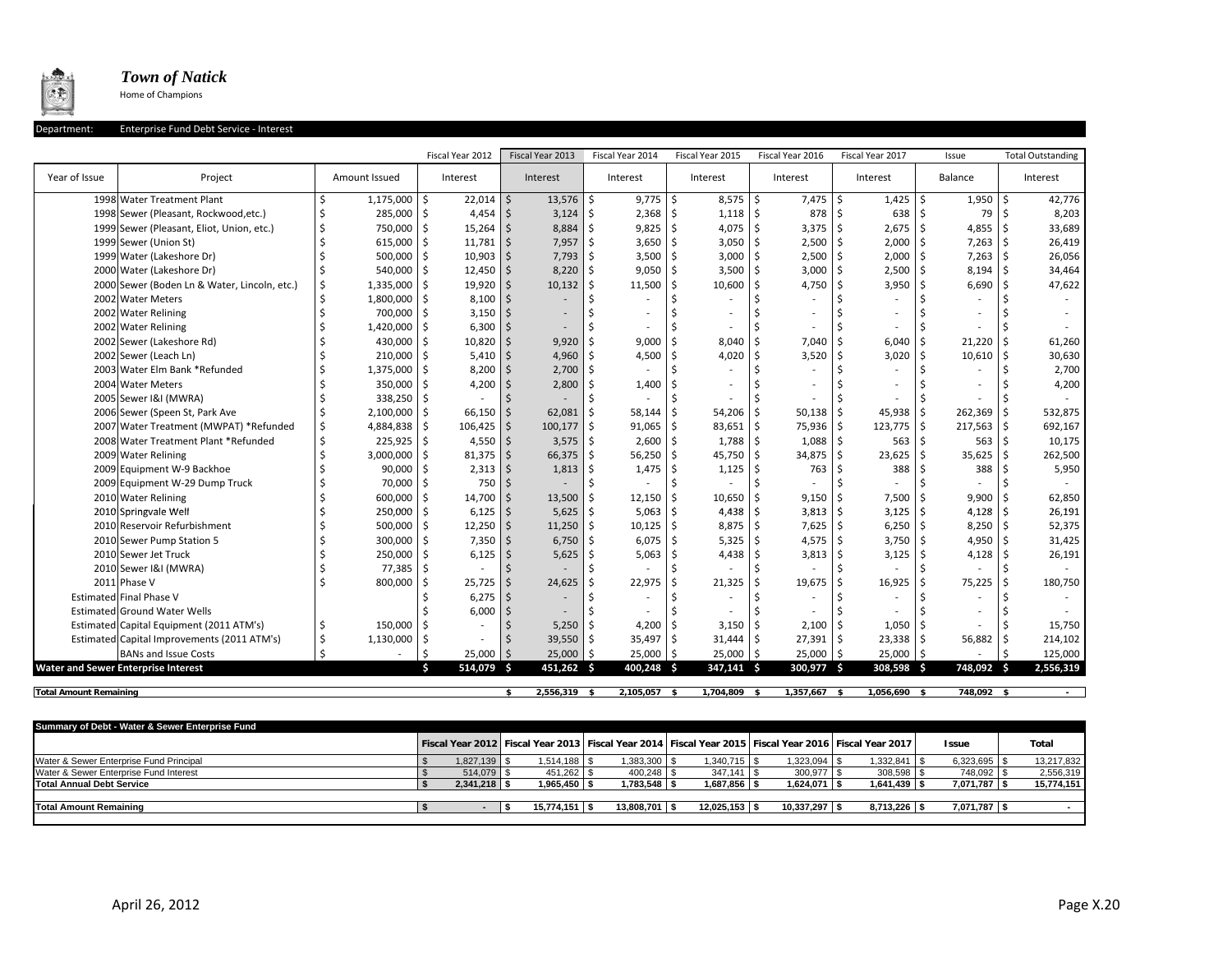

### Home of Champions

#### Department: Water & Sewer Operations **Indirect Cost Allocations**

| PERCENTAGE ALLOCATIONS       | PERSONNEL            |              | <b>FRINGE</b>  |     | <b>EXPENSES</b>          |      | <b>TOTAL</b> |
|------------------------------|----------------------|--------------|----------------|-----|--------------------------|------|--------------|
| DPW ADMINISTRATION           | \$<br>80,715         | - \$         | 31,162         | -Ŝ  | 14,876 \$                |      | 126,753      |
| <b>BUILDING MAINTENANCE</b>  | \$<br>48,217         | Ŝ.           | 18,616         | S   | 56,238                   | -S   | 123,071      |
| <b>ENGINEERING SERVICES</b>  | 193,907              | Ŝ.           | 74,863         | \$. | 50,100                   | S    | 318,870      |
| <b>GIS SERVICES</b>          | \$<br>$(48, 292)$ \$ |              | $(18, 644)$ \$ |     | $\overline{\phantom{0}}$ | \$   | (66, 936)    |
| <b>EQUIPMENT MAINTENANCE</b> | \$<br>175,200        | <sup>S</sup> | 67,641         | S   | 90,635                   | Ŝ    | 333,476      |
| <b>HIGHWAY MAINTENANCE</b>   | \$<br>131,860        | -\$          | 50,908         | \$  | 184,715                  | -S   | 367,483      |
| <b>PUBLIC SAFETY</b>         | 256,985              |              | 99,216         |     | 13,689                   | - \$ | 369,890      |
| FINANCIAL / ADMINISTRATIVE   | 323,909              |              | 125,054        |     | 170,620 \$               |      | 619,583      |
| <b>DEBT SERVICE</b>          |                      |              |                |     | 69,626                   | S    | 69,626       |
| <b>PROPERTY INSURANCE</b>    |                      |              |                |     | 208,383                  | -S   | 208,383      |
| <b>ENERGY</b>                |                      |              |                |     | 111,315                  | \$   | 111,315      |
| SUBTOTAL - GENERAL FUND      | 1,162,501            |              | 448,816        |     | 970,197                  | S    | 2,581,514    |

#### **Notes:**

*Indirect Costs are based upon the Previous Fiscal Year's (FY 2012) Final Appropriated Budget. Please remember that Town Meeting does not Appropriate these ‐ the action taken is to approve these. Appropriation occurs within the respective budgets listed above.*